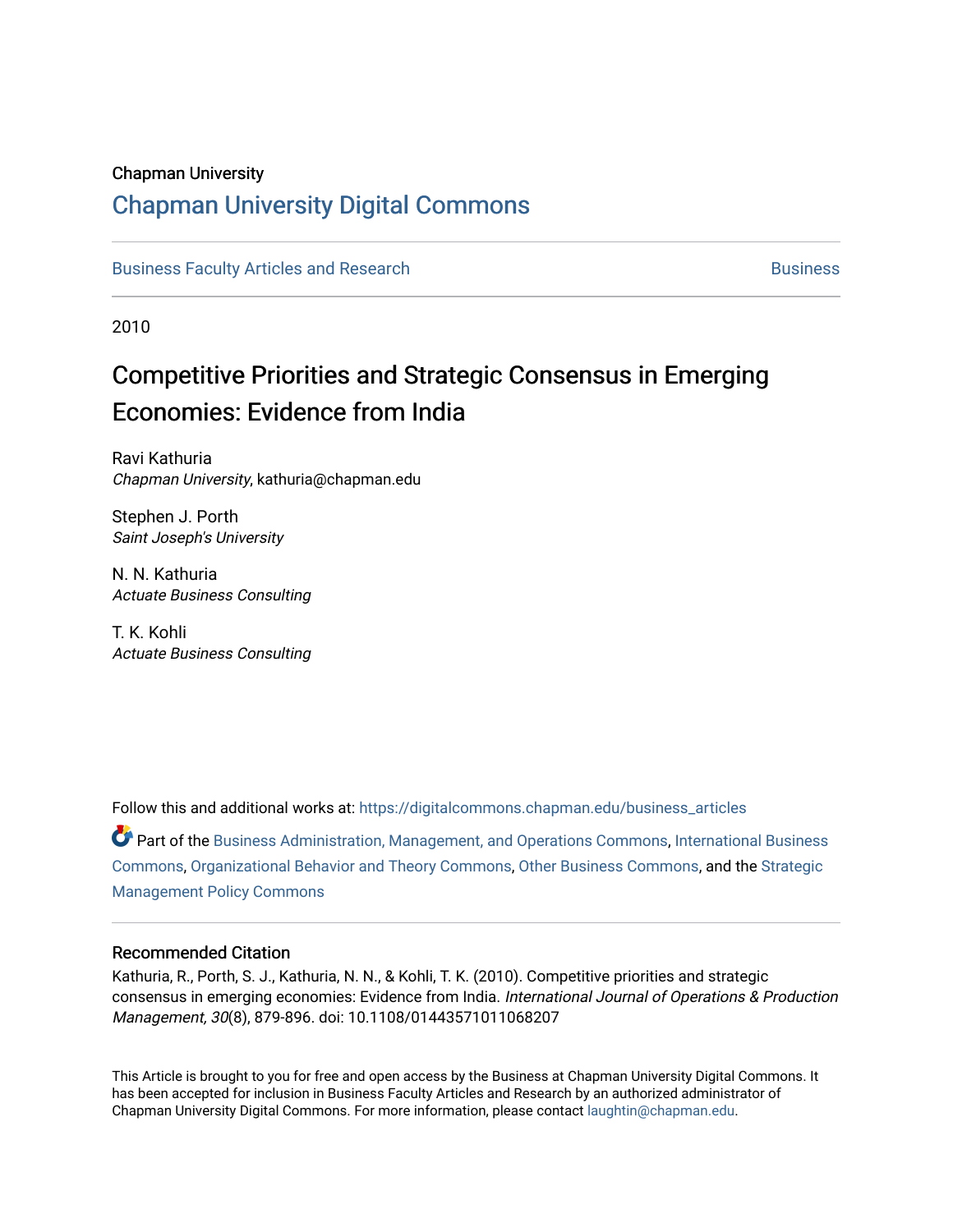# Competitive Priorities and Strategic Consensus in Emerging Economies: Evidence from India

#### **Comments**

This is a pre-copy-editing, author-produced PDF of an article accepted for publication in International Journal of Operations & Production Management, volume 30, issue 8, in 2010 following peer review. The definitive publisher-authenticated version is available online at [DOI: 10.1108/01443571011068207.](https://doi.org/10.1108/01443571011068207)

Copyright Emerald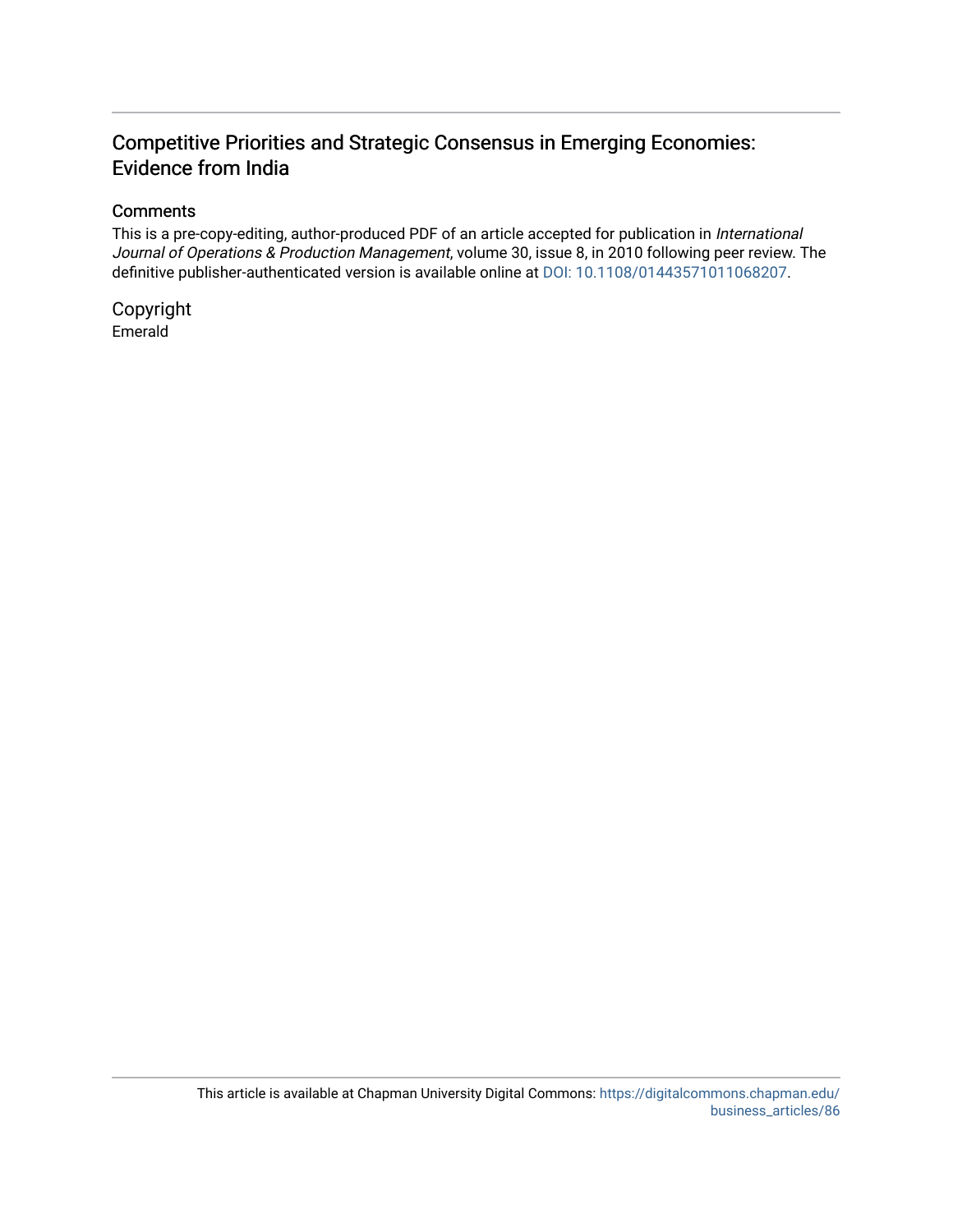#### **Competitive Priorities and Strategic Consensus in Emerging Economies: Evidence from India**

#### **Ravi Kathuria**

Professor of Operations Management James L. and Lynne P Doti Chair in Operations Management Argyros School of Business and Economics Chapman University One University Drive Orange, CA 92866, USA Phone: 714-628-2703 Fax: 714-532-6081 e-mail: [kathuria@chapman.edu](mailto:kathuria@sju.edu)

#### **Stephen J. Porth**

Professor of Management and Associate Dean Erivan K. Haub School of Business Saint Joseph's University 5600 City Avenue, Philadelphia, PA 19131-1395, USA Phone: 610-660-1138 Fax: 610-660-1229 e-mail: [sporth@sju.edu](mailto:sporth@sju.edu)

#### **N.N. Kathuria**

Managing Director Actuate Business Consulting 5th Floor, Vatika Triangle, Sushant Lok-1 Block A, Mehrauli-Gurgaon Road Gurgaon-122 002, Haryana, India Telephone/Fax: +91 124 4068666 [drnk@actuatebusiness.com](mailto:drnk@actuatebusiness.com)

#### **T.K. Kohli**

Deputy Managing Director Actuate Business Consulting 5th Floor, Vatika Triangle, Sushant Lok-1 Block A, Mehrauli-Gurgaon Road Gurgaon-122 002, Haryana, India Telephone/Fax: +91 124 4068666 [tkkohli@actuatebusiness.com](mailto:tkkohli@actuatebusiness.com)

**Original Submission April 1 2009; Revised January 15 2010**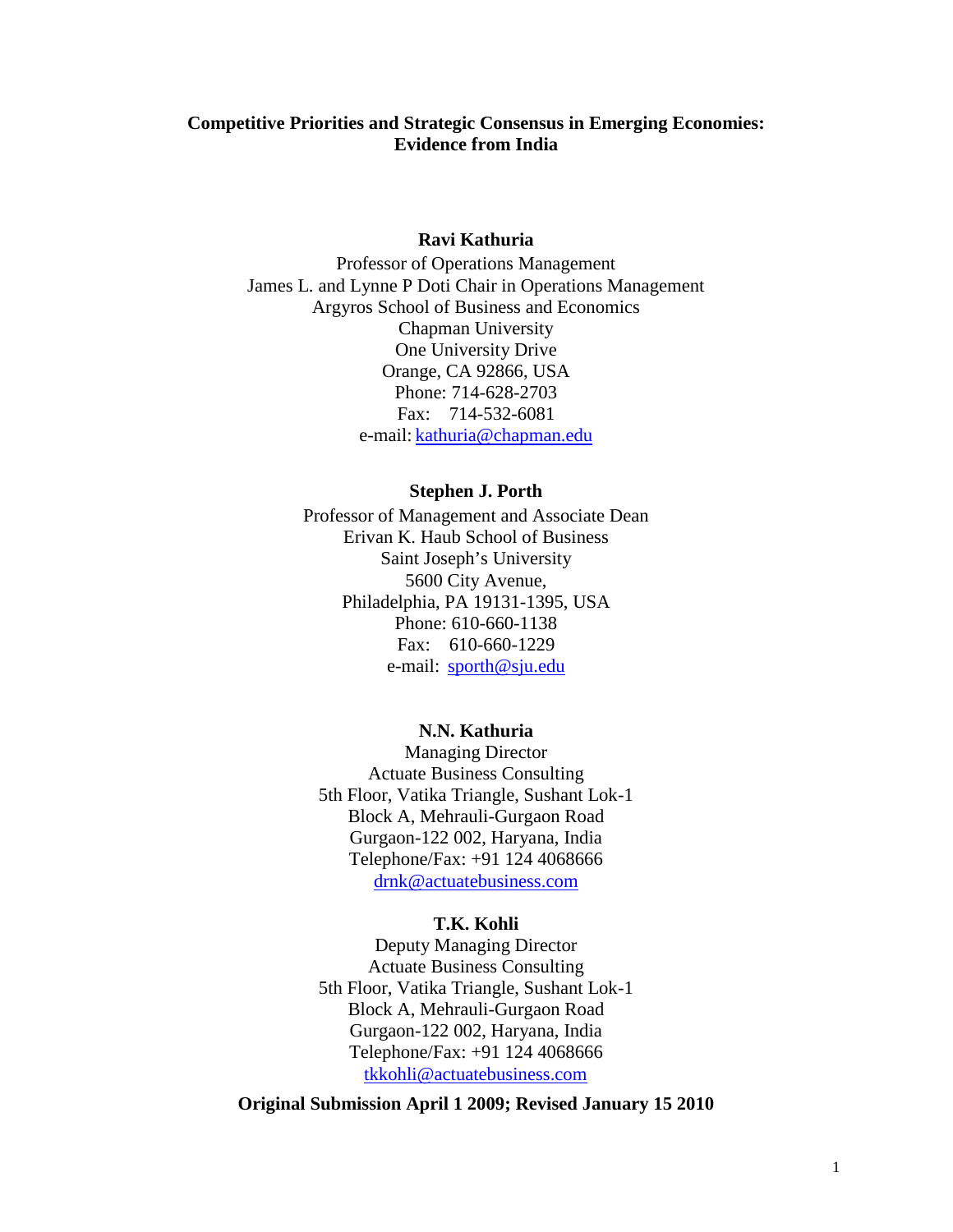#### **BIOGRAPHICAL NOTES**

**Dr. Ravi Kathuria** is the James L. and Lynne P. Doti Chaired Professor of Operations Management at the Argyros School of Business & Economics, Chapman University located in Orange, California, USA. He worked in the industry and as operations consultant for over eight years before embarking on his Ph.D. His research interests include operations strategy, management of service firms, and supply chain integration. His work has been published in several leading journals, such as *Journal of Operations Management, Production and Operations Management, Decision Sciences,* and *International Journal of Operations & Production Management*. He has presented papers at numerous conferences and has been awarded best paper distinctions on various occasions, including the *Chan Hahn Prize* for the *Academy of Management Best Paper Award in the Operations Management Division,* and a *Distinguished Paper Award* at the *Decision Sciences Institute's* conference. He serves on the editorial review boards of *Journal of Operations Management* and *Production and Operations Management.*

**Dr. Stephen Porth** is Associate Dean of the Haub School of Business at Saint Joseph's University, Philadelphia, PA, USA and a Professor of Management. His research and teaching interests are in the areas of strategic management, leadership, management consulting, and business ethics. He has received several awards for excellence in teaching and research. Dr. Porth also has experience as a management consultant, specializing in leadership development and strategic management programs. Some of his clients include ACE Ina, Merck & Co., Roche Laboratories, Inc., McCormick & Co., and Pre Finish Metals. His research has been published extensively in management journals and he has written two books, *Management Consulting: Theory and Tools for Small Business Interventions*, and *Strategic Management: A Cross-Functional Approach*.

**Dr. Narindar N Kathuria** received his Ph.D. from University of North Carolina, Chapel Hill, USA. He is currently the Managing Director of Actuate Business Consulting in India. Dr. Kathuria has provided consulting services in the field of operations management to many multinational corporations for over thirty years. His work has been published in refereed journals including the *International Journal of Operations & Production Management*.

**T K Kohli** is the Deputy Managing Director of Actuate Business Consulting, India. Mr. Kohli has been working as a management consultant to multinational corporations based in Dubai, India, Oman, and Saudi Arabia for over twenty-five years. He holds a graduate degree in industrial engineering and an MBA.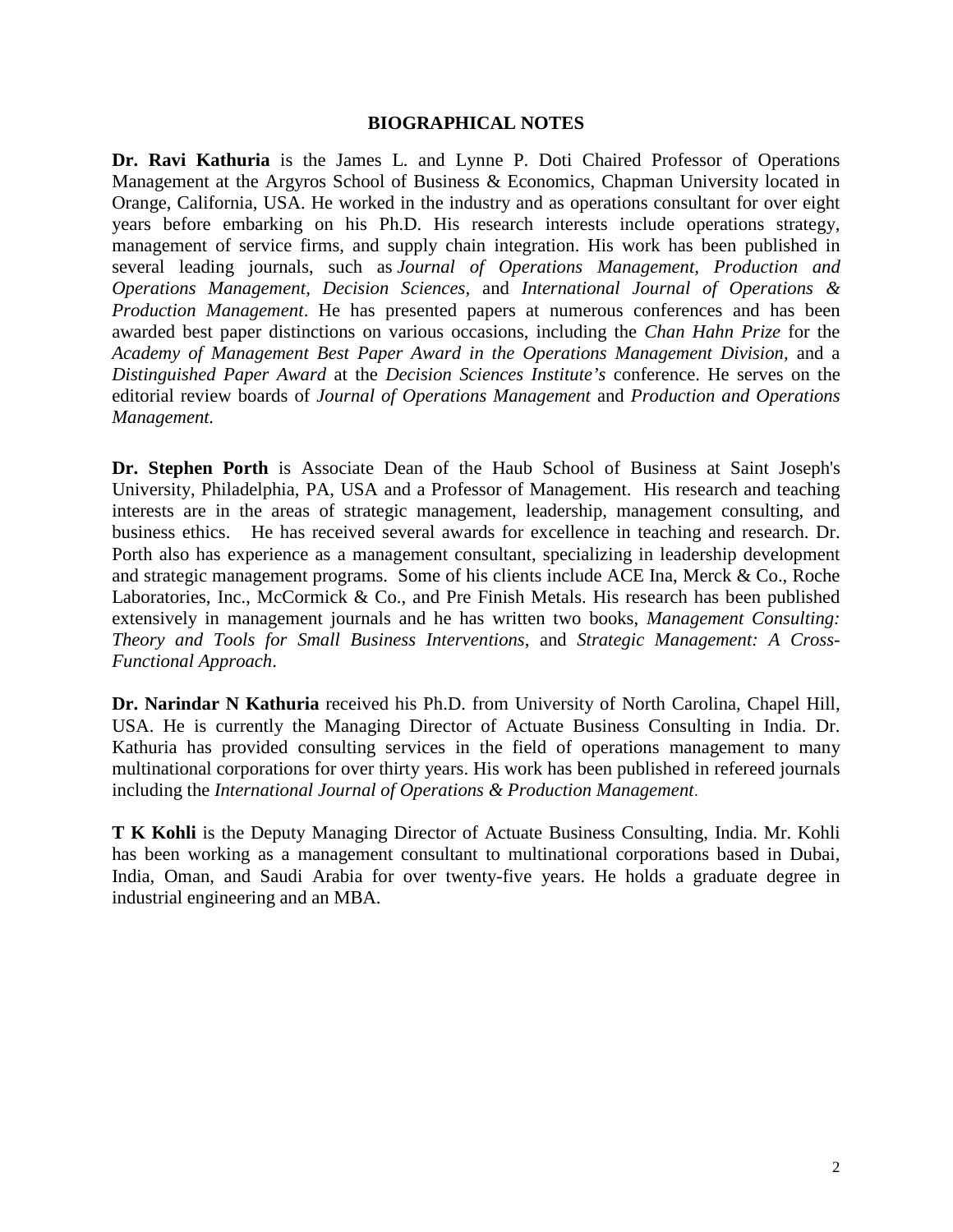#### **Competitive Priorities and Strategic Consensus in Emerging Economies: Evidence from India**

#### **ABSTRACT**

With rapid industrialization around the globe, manufacturers in developing economies are gaining expertise in producing high quality items at a low cost. The need to understand the manufacturing practices in emerging economies is paramount due to potential competition from those countries. Different nations—developed, developing, or undeveloped—possess different competitive advantages due to their country-specific determinants and underlying cultural values. Further, rapid growth in emerging world markets offers an opportunity for companies in the developed countries to extend their operations globally. The focus of this study is India, which is emerging as a major player in global manufacturing and will be a part of a new competitive landscape. As Foreign Direct Investment (FDI) continues to flow into India, and the middle class of this vast country continues to grow, India will play an increasingly prominent role in global business and trade. The purpose of this study is to gain insight into the manufacturing strategy of Indian firms and strategic consensus among managers in India. Contrary to our expectations, differences in competitive priorities exist across managerial levels in India despite the high power distance and low individualism.

#### **Key words: Manufacturing strategy, Competitive priorities, Strategic consensus, India.**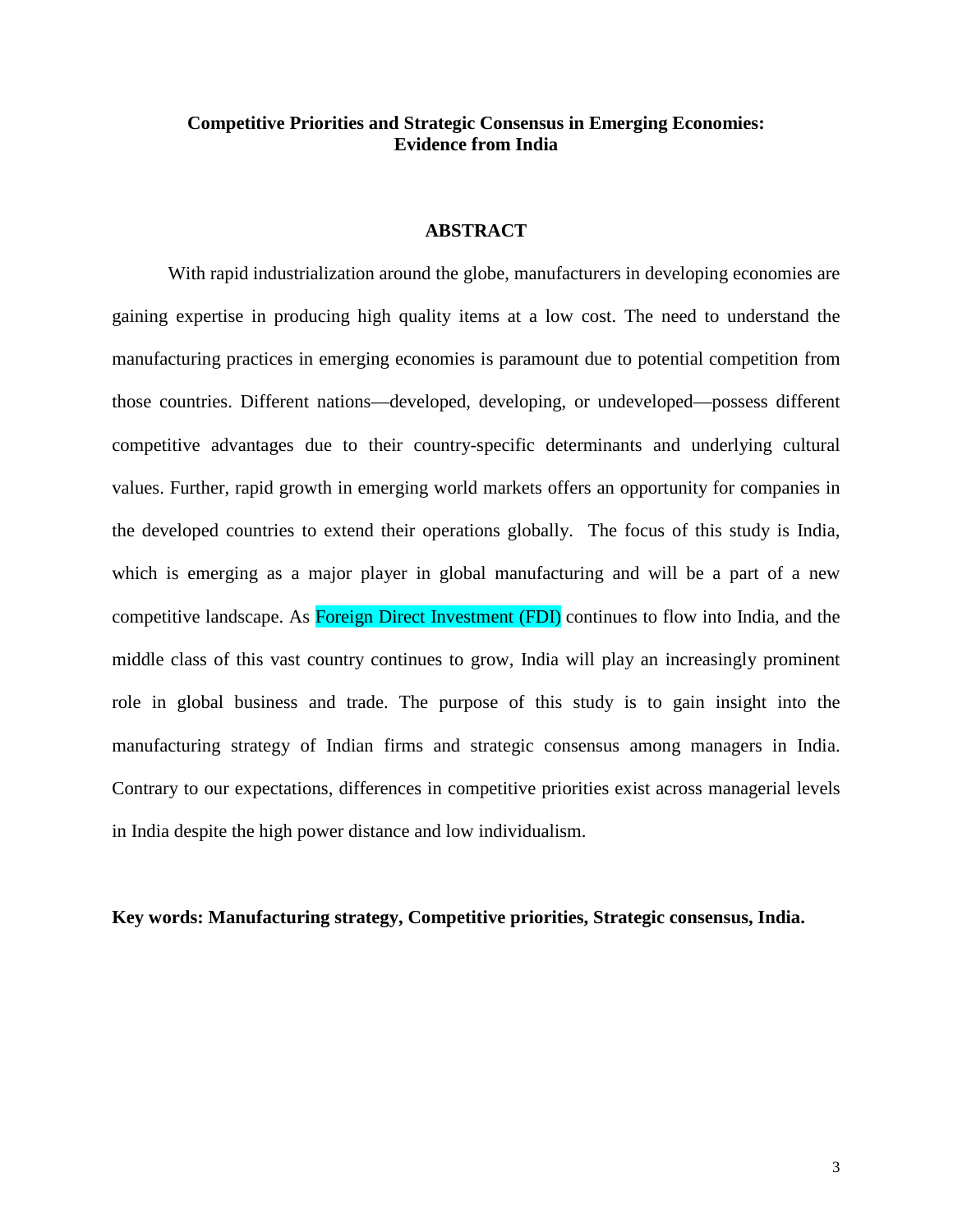#### **INTRODUCTION**

Though manufacturing strategy has been the focus of academics and a top ranked issue for manufacturing managers, research in the area has focused mainly on manufacturers and their strategies in the developed economies, such as the United States (cf., Wood, Ritzman, and Sharma, 1990; Miller and Roth, 1994; Kim, 1996; Boyer and Lewis, 2002; Joshi, Kathuria and Porth, 2003; Swink, Narasimhan and Kim, 2005), Japan (cf., Nakane, 1986; Kim, 1996), Europe (cf., Ferdows and De Meyer, 1990; Kim, 1996; Rosenzweig and Roth, 2004), and Pan Pacific region (cf., Vastag and Whybark, 1993; Narasimhan and Jayaram, 1998; Voss and Blackmon, 1998; Flynn and Flynn, 2004). Some notable exceptions are the studies by Nagabhushana and Shah (1999) and Dangayach and Deshmukh (2005) in India, and Amoako-Gyampah and Meredith (2007) in Ghana.

With rapid industrialization around the globe, manufacturers in developing economies have become capable of producing high quality standardized items at a low cost. The need to understand the manufacturing practices in emerging economies is critical due to potential competition from those countries. Different nations—developed, developing, or undeveloped possess different competitive advantages due to their country-specific determinants and external variables, including various roles of government (Porter, 1990). Further, rapid growth in emerging world markets offers an opportunity for companies in the developed countries to extend their operations globally.

India is a particularly appropriate country to begin to include in studies of manufacturing. With a population of 1.17 billion, India is the world's largest democracy and second most populous country, representing over 15% of the global population. Furthermore, the booming Indian economy is in a state of transformation. FDI in India skyrocketed from \$155 million in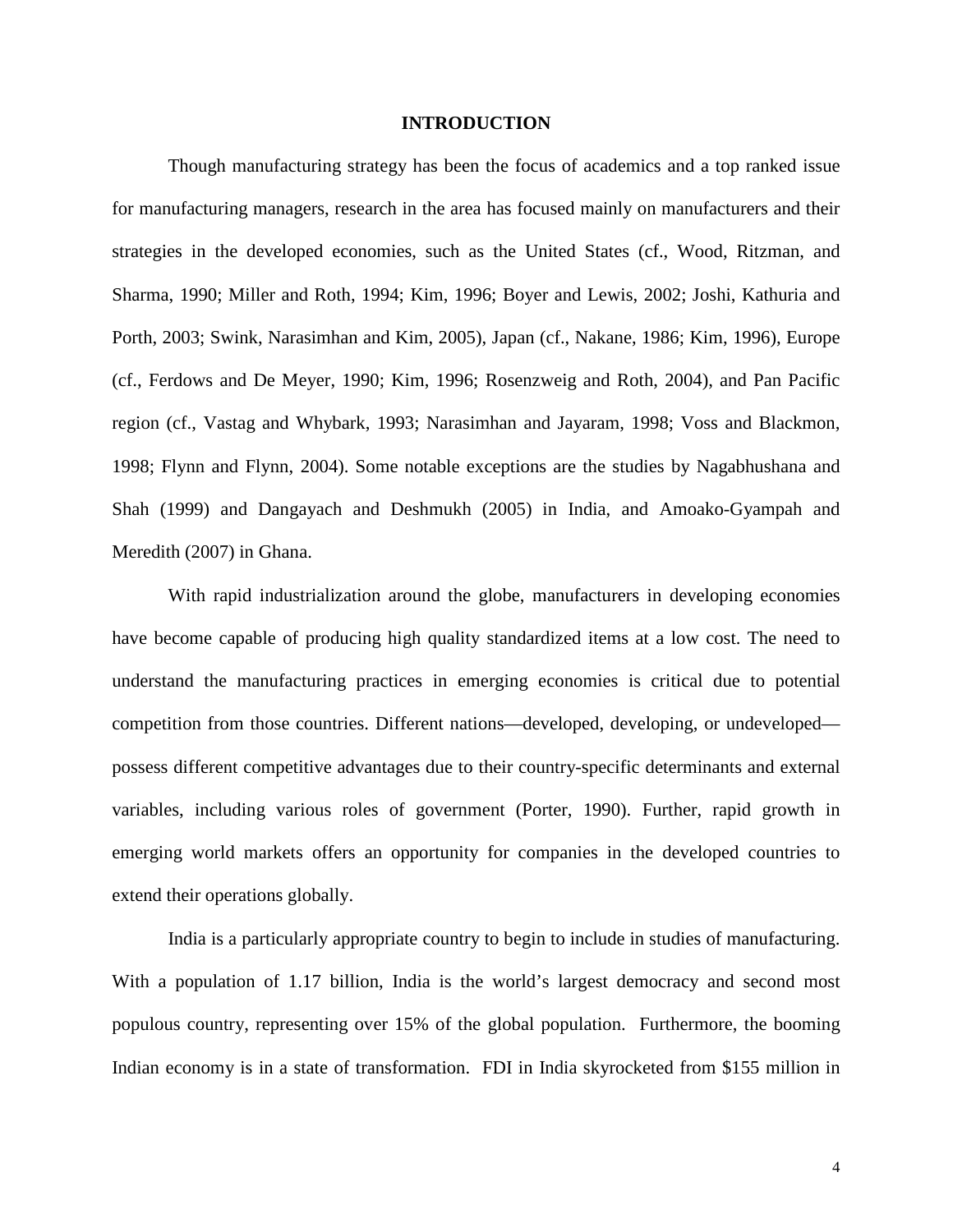1991 to \$6.6 billion in 2005. India's economy is the tenth-largest in the world measured in nominal U.S. dollars and is growing rapidly. Real GDP growth in India from 2001 through 2005 averaged 6.8% and reached 9.2% in 2006. Business processing, information technology, telecoms, and manufacturing have boomed in recent years. Manufacturing now represents 15.1% of India's GDP. Principal exports in 2005 were engineering goods (\$20.9 billion), textiles and clothing (\$15.6 billion), and gems and jewelry (\$15.1 billion). The conglomerate of EU nations is India's largest trading partner, accounting for more than 20% of India's imports and exports. The United States is India's primary single country export destination, accounting for 19.1% of total exports, followed by China which represents 9.4% of exports (*The Economist.com,* 2007). With the opening up of the Indian economy to foreign investment and competition, the manufacturing sector in India has tremendous potential for manufacturers worldwide, in terms of the opportunities for outsourcing to/from India, or establishing production facilities (Vachani, 2008).

As mentioned earlier, the priorities and practices of U.S. manufacturers have been documented in the literature and compared with European countries, Latin America and Japan based on large scale survey efforts, such as the Global Manufacturing Research Group (GMRG), Manufacturing Futures Project, Vision in World Class Manufacturing Project (VWCM), and World Class Manufacturing Project (Roth et al., 1997). Two of these projects, GMRG and VWCM, intended to cover India, but little research has been published about manufacturing practices in India.

Dangayach and Deshmukh are a notable exception as they have published papers on manufacturing strategy practices in India based on case studies as well as survey data. For example, in a case study of three Indian organizations, Dangayach and Deshmukh (2000)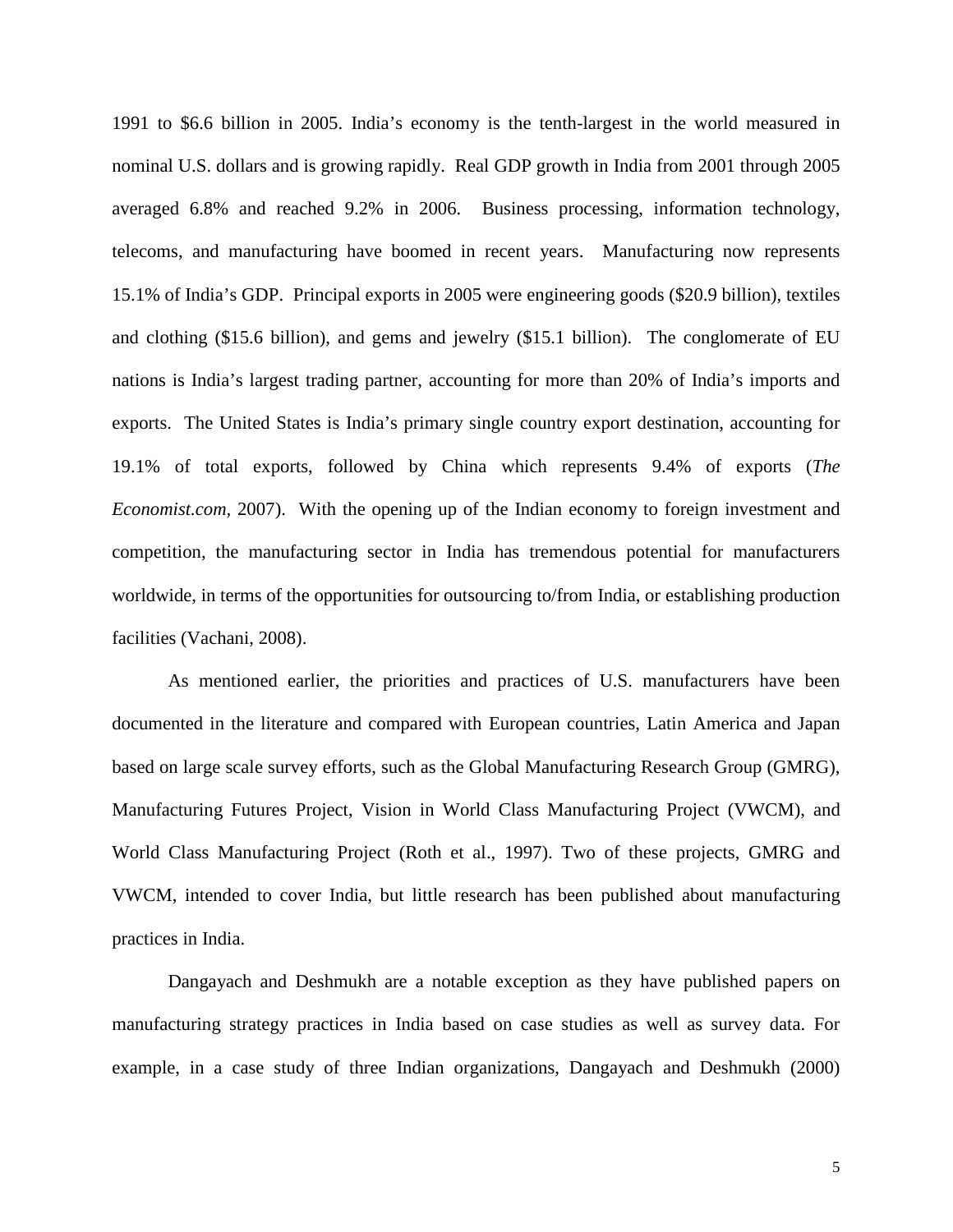observed their order winners and order qualifiers, and classified them as either "internally/externally neutral" or "internally/externally supportive." Based on a sample of 25 Indian process companies and three case studies, Dangayach and Deshmukh (2001a) examined competitive priorities, order winners, and the extent of use of various 'activities of improvement,' such as advanced manufacturing technology, integrated information systems, and advanced management systems. They published a similar study (Dangayach and Deshmukh, 2001b) using another sample of 27 automobile companies and five case studies. In yet another study, based on a sample of 122 companies from four industry sectors—automobile, electronics, machinery and process—they assessed the extent of use of certain advanced manufacturing technologies along with their competitive priorities (Dangayach and Deshmukh, 2005). In all of their studies, they have used single respondents from participating companies.

In the present study, we first examine the competitive priorities of manufacturing companies in India as perceived by two respondents from each participating company**—**the manufacturing managers and senior executives. In addition, we examine the level of agreement or strategic consensus between senior executives and manufacturing managers on manufacturing competitive priorities in India. The need for strategic consensus or alignment of competitive priorities throughout the manufacturing organization has been emphasized since the pioneering work of Skinner (1974). Strategic consensus is achieved when various levels of employees within an organization agree on what is most important for the organization to succeed (Boyer and McDermott, 1999; Kathuria et al., 1999). For example, agreement within an organization regarding the relative importance of cost, quality, delivery and flexibility to the organization's operational goals underscores strategic consensus. In theory, lower levels of strategy are consistent with higher levels of strategy so as to foster their successful accomplishment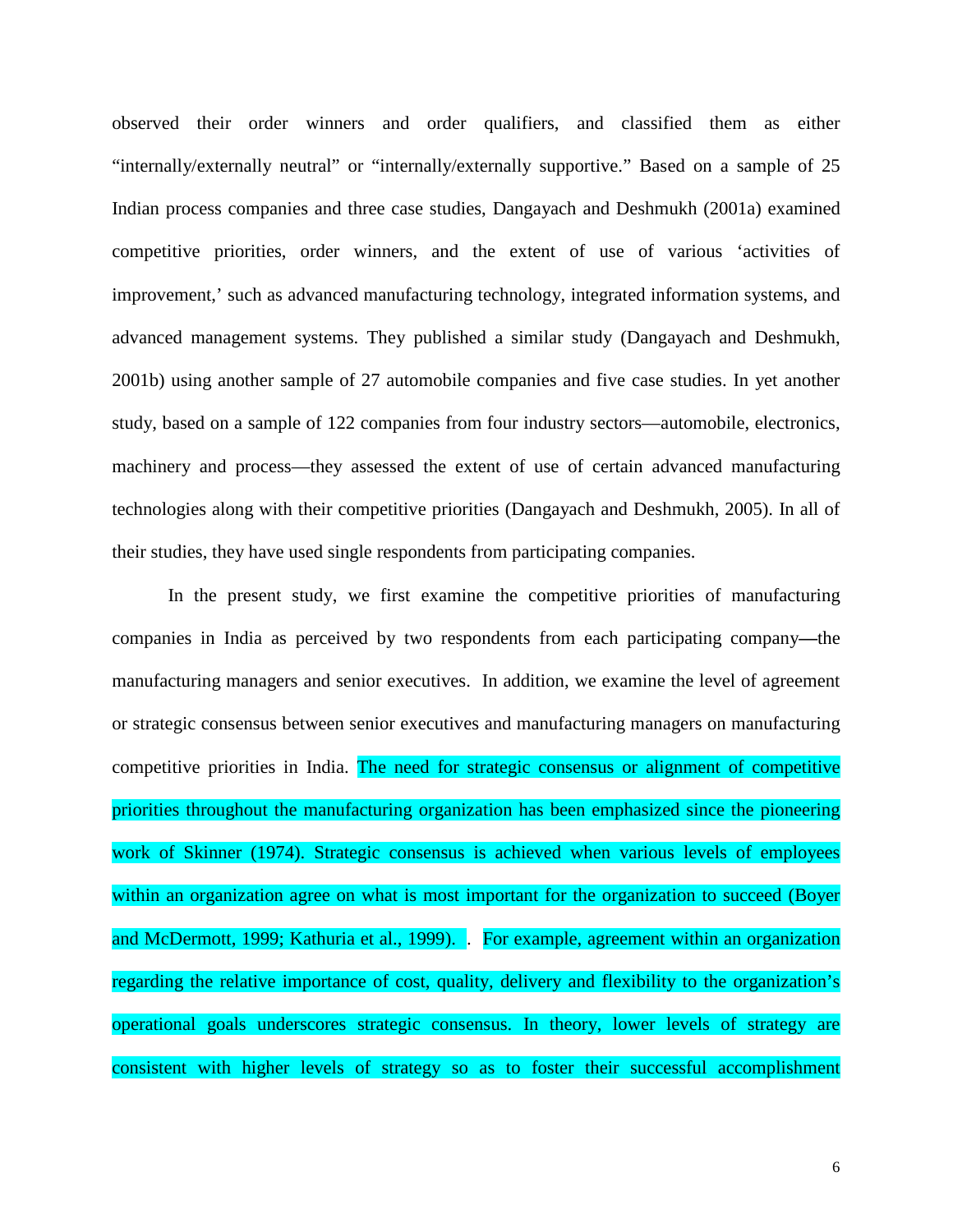(Kathuria et al., 1999). Robinson & Stern (1998), however, suggest that strategic consensus is achieved when the interests and actions of all company employees are focused on a company's key goals.

Alignment is important not only in developing strategies but also in their implementation (Joshi et al. 2003). Implementation is fostered by aligning key decisions within the firm, including organizational objectives and priorities (Galbraith & Nathanson, 1978). The lack of strategic consensus within an organization may send mixed signals to the employees resulting in failure to accomplish the organizational objectives. Consider, for example, the general manager of a company wants to compete on the basis of a variety of product offerings and frequent design changes. The manufacturing manager on the shop floor, however, considers running equipment at peak efficiency and having long, uninterrupted production runs to be of paramount importance. This company is clearly a victim of lack of strategic consensus as the general manager is emphasizing flexibility whereas the manufacturing manager is focusing on low cost. No matter what the reason for such a lack of consensus, the company's priorities get undermined due to lack of agreement between the two levels of managers. In this study, we advance and test hypotheses, founded on the prevailing cultural norms, with regard to the lack of consensus in India.

#### **THEORY AND HYPOTHESES**

#### **Competitive Priorities in India**

India had been working in a protected market up until 1991. Since the economic reforms initiated in 1991, Indian firms have been increasingly exposed to international competitive practices through imports and multinational companies in the domestic market. Indian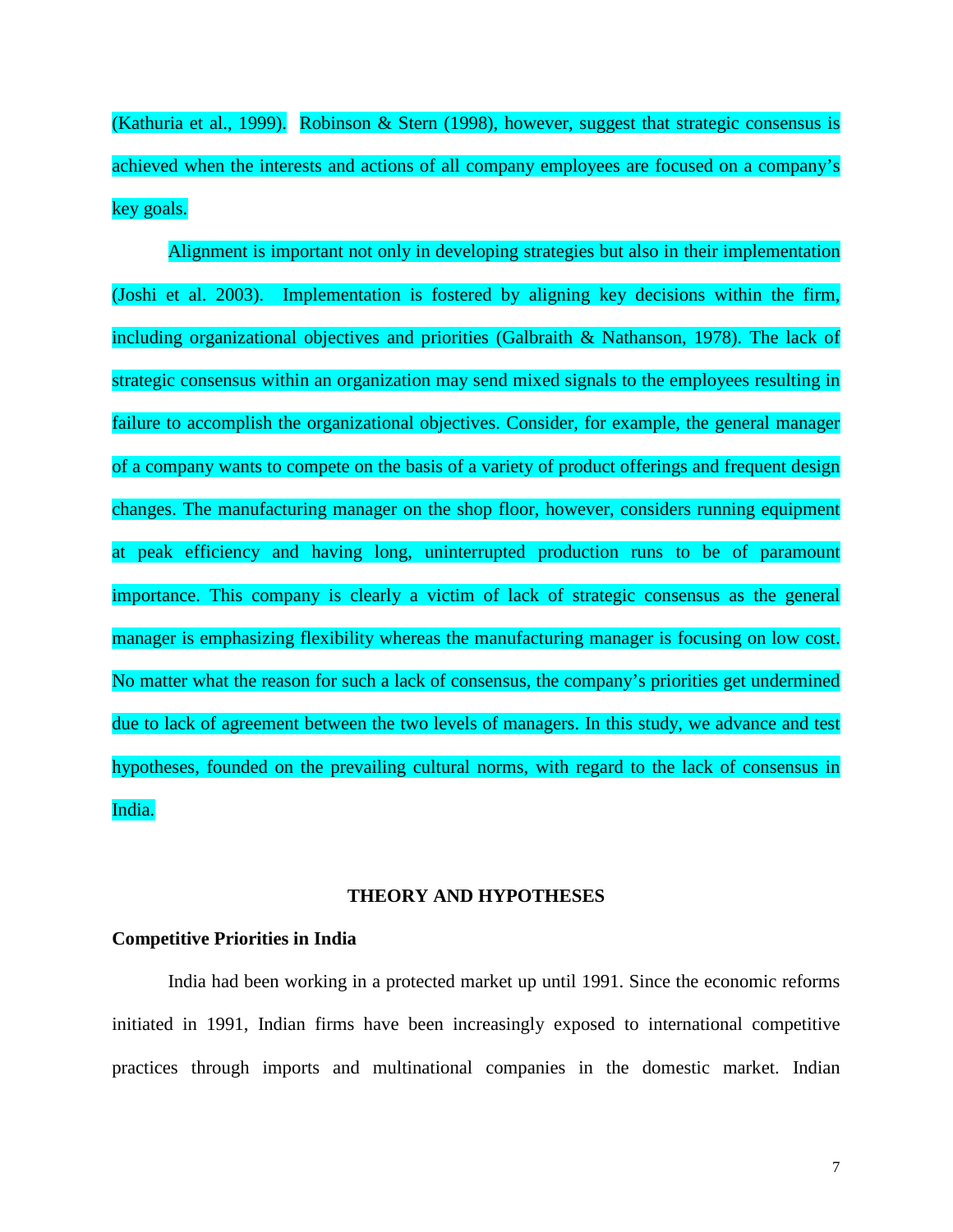manufacturing industry is also under constant pressure to improve manufacturing by making it more proactive and responsive (Chandra and Sastry, 1998). Based on a survey of 38 discrete manufacturing units from a diverse group of industries in India, Nagabhushana and Shah (1999) reported the top three objectives as: a) reduce unit cost, b) improve performance of the product, and c) increase delivery speed. They also observed that the three objectives represented the competitive priorities of cost, quality and delivery respectively. The objectives relating to flexibility were at the bottom of the list. The differences in scores of the top three objectives were not statistically significant from one another, but the scores for the top two items representing cost and quality respectively were significantly different from scores for dimensions relating to flexibility. They also noted that since India had been working in a protected market before 1991, Indian senior executives, their survey respondents, were pursuing cost reduction as one of the top three manufacturing objectives. They, however, expected quality and delivery to take priority over cost in the minds of Indian managers with the passage of time.

We expect the competitive priorities of Indian companies to have shifted since the Nagabhushana and Shah (1999) study. According to Dangayach and Deshmukh, "The new competition is in terms of reduced cost, improved quality, products with higher performance, a wider range of products, and better service, all delivered simultaneously" (2000; p. 136). Based on an in-depth study of three Indian manufacturing firms, Dangayach and Deshmukh (2000) observed that quality appeared among the top competitive priorities for all three firms, cost and delivery for two of the three firms, and product flexibility for only one of the three firms. Based on a broader sample, Dangayach and Deshmukh (2005) confirmed that the Indian companies in their sample were placing the most importance on quality and the least importance on flexibility.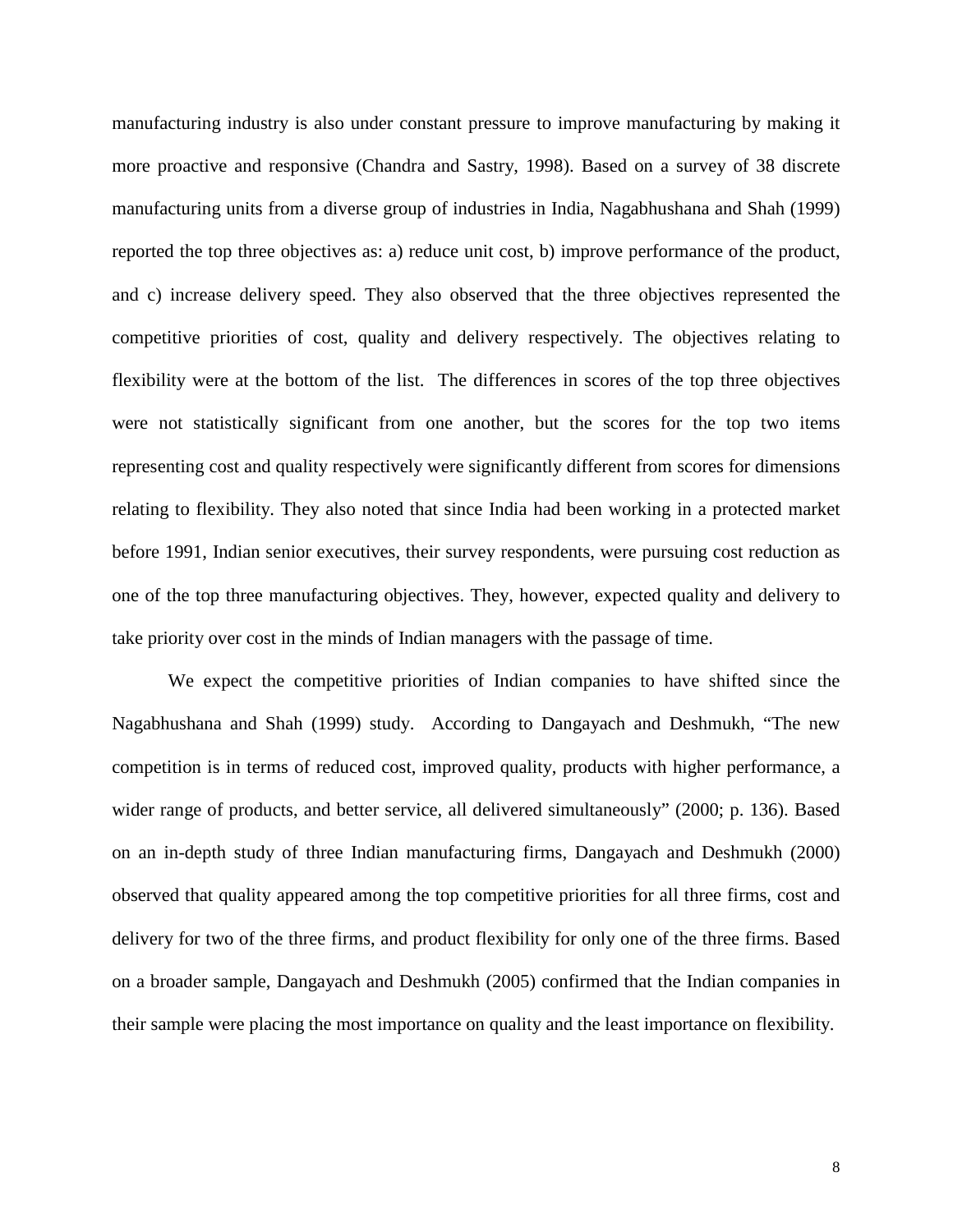As noted earlier, the FDI in India has increased rapidly over the years. The location of manufacturing facilities is chosen not only to save costs (lower wages, access to needed materials, tax considerations) but also assuming that the facility can compete in the global economy on the basis of quality. While cost is an important strategic priority in any manufacturing environment, products that fail to meet quality requirements do not sell, regardless of their cost/price. Achieving quality standards is a necessary condition for competing in the global economy, and therefore is the most important competitive priority. Hill (1994), among others, has noted the importance of quality as a prerequisite to compete in a global market. Thus, we expect Indian plants to place a high degree of emphasis on quality as well as cost. Further, since the Indian economic reforms in 1991, Indian manufacturers have been subject to global competitive pressures. Hence, we expect that delivery speed and delivery reliability are now quite important for Indian manufacturers, and so is the ability to customize products and handle changes in the product mix quickly. Thus,

## *H1. Managers in India place equally high emphasis on quality, cost, delivery, and flexibility.*

#### **Strategic Consensus in India**

Strategic consensus is defined as the shared understanding of strategic priorities among managers at different levels of the organization (Kellermanns et al., 2006). Skinner (1974), the pioneer of manufacturing strategy, conceptualized the need for strategic consensus or alignment of priorities across hierarchical levels—corporate, business, and functional. Strategic consensus is believed to occur when employees at different hierarchical levels within an organization agree on the relative importance of competitive priorities, such as cost, delivery, quality and flexibility (Boyer and McDermott, 1999; Joshi et al., 2003). Theoretically speaking, if there is perfect communication among managers at various levels across the organization, there should be no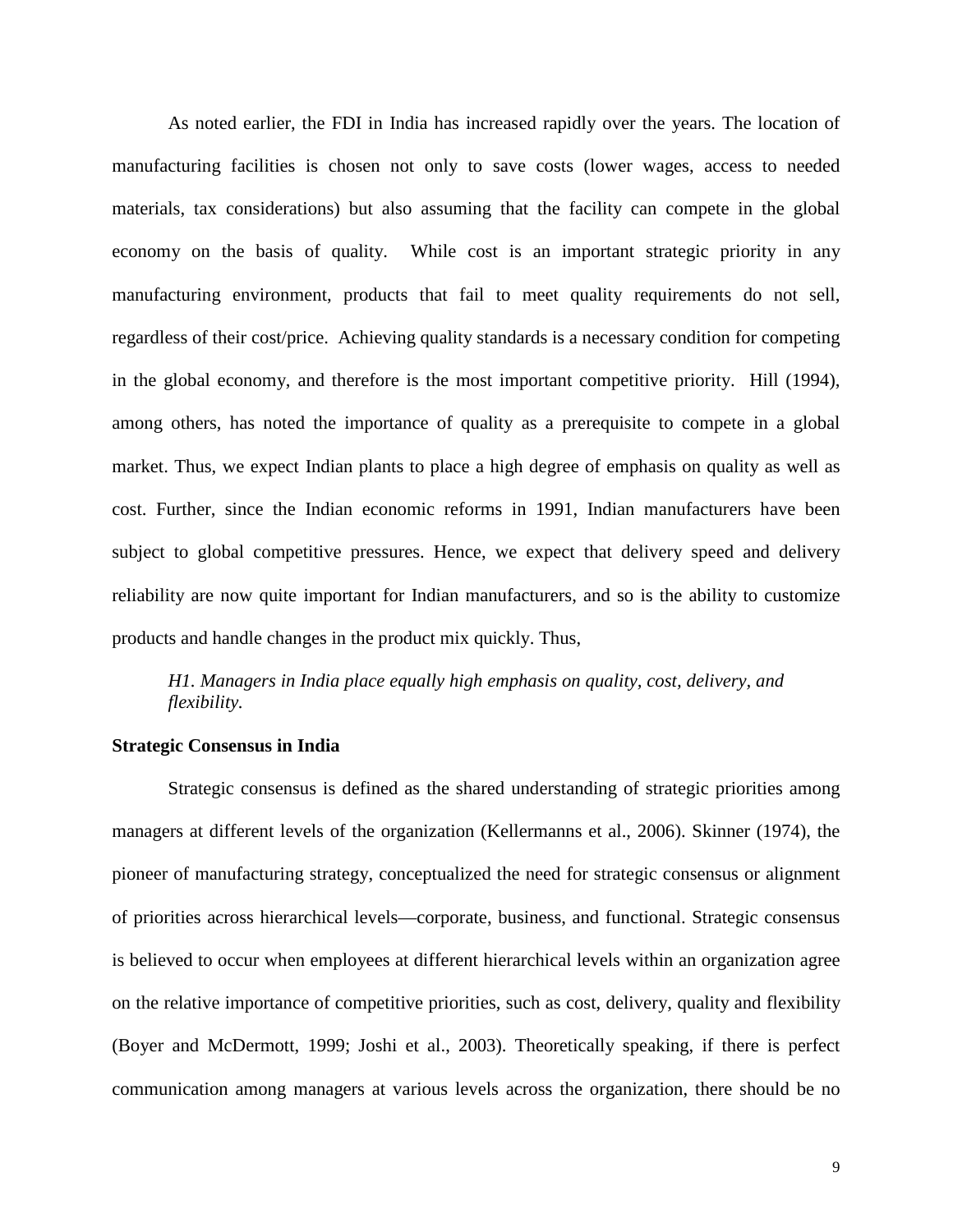difference in their perception of the importance attached to various competitive priorities in their organization. However, within an organization, differences have been observed between managers at different hierarchical levels in the relative importance attached to a competitive priority.

These observations, however, have been confined to the developed nations, mainly USA. Strategic consensus on manufacturing competitive priorities is an under researched theme (Sarmiento et al., 2008). Some studies in the Operations Management area (e.g., Hayes and Wheelwright, 1984; Youndt et al., 1996; Papke-Shields and Malhotra, 2001) have focused on the notion of strategic consensus or alignment, but few, as discussed below, have addressed the issue of consensus using multiple respondents. Based on a study conducted on thirty-five manufacturers in the machinery and machine tool industries in the U.S., Swamidass (1986) found a lack of consensus between CEOs and manufacturing managers in that, while chief executives emphasized quality and technology, manufacturing managers stressed cost and the keeping of delivery promises. Kathuria et al. (1999) also noted a lack of consensus on manufacturing competitive priorities between two levels of managers in the U.S. Boyer and McDermott (1999) deployed the multiple-respondent approach to elicit strategic consensus from seven plants in the U.S. They also observed a statistically significant difference between managers and operators on the importance attached to some competitive priorities.

Based on the above findings of researchers in the operations strategy field one might be tempted to generalize the lack of strategic consensus as a universal phenomenon. Lindberg, Voss and Blackmon (1998), however, note that "Every country and region represents a different context for manufacturing strategy. The local context…will also include the social and cultural aspects of the country and region that impact manufacturing" (p. 4). They further add, "Thus,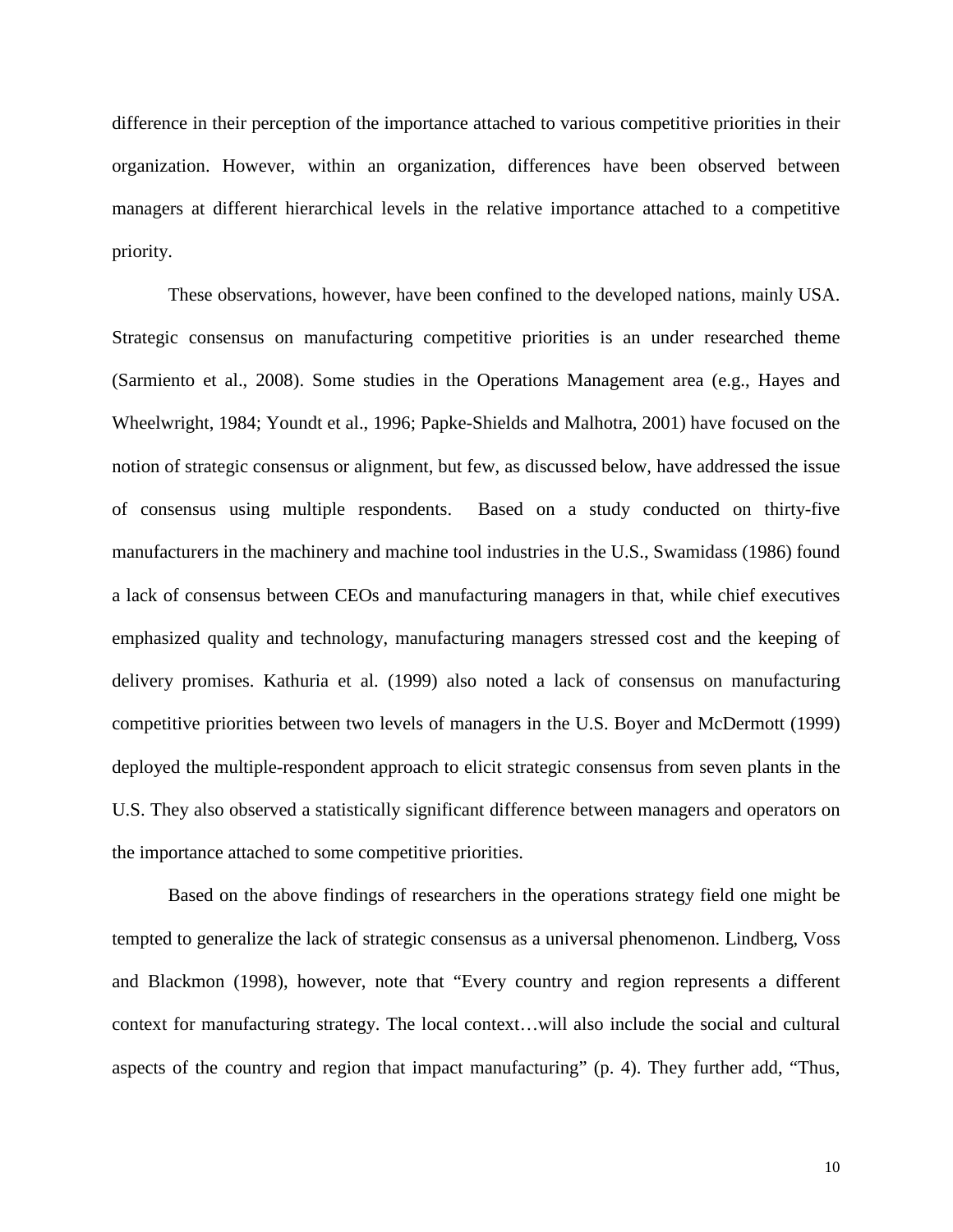culture will have a profound impact on the decisions made in organisations, and thereby also on the strategies that evolve over time" (p. 7). We agree and thus contend that strategic consensus is influenced by the national culture. In general, we expect the lack of consensus between manufacturing managers and senior executives in India to be virtually non-existent. These expectations are based on the research of Hofstede (1983, 1993) who has completed a series of studies on the impact of national cultural on the practice of management. Hofstede has identified five dimensions of national culture that help to explain the differences in how management is practiced around the world. Two of his cultural dimensions are of particular relevance in this study—power distance and individualism.

Power Distance is defined as the degree of inequality among people that the population of a country considers as normal, which ranges from relatively equal (low power distance) to extremely unequal (high power distance). All societies are unequal, but some are more unequal than others. Individualism is the degree to which people in a country prefer to act as individuals rather than as members of a collective group (Hofstede, 1993, p 89). Based on Hofstede's findings, India scores high on power distance—a score of 77 that put India in the top third among 50 countries in his sample. To put things in perspective, the U.S. was ranked in the bottom third on power distance. This concept reflects the extent to which differences in power and decisionmaking authority exist within organizations in a particular culture. The data suggests that power is not equally shared in Indian companies and that decision-making is more centralized in India than in the U.S. This is one reason we expect to find consensus among manufacturing managers and senior executives in India.

According to Hofstede's data, the people of India are generally more accepting of authority based on age, experience, qualification, etc. This may be a function of the prevalent

11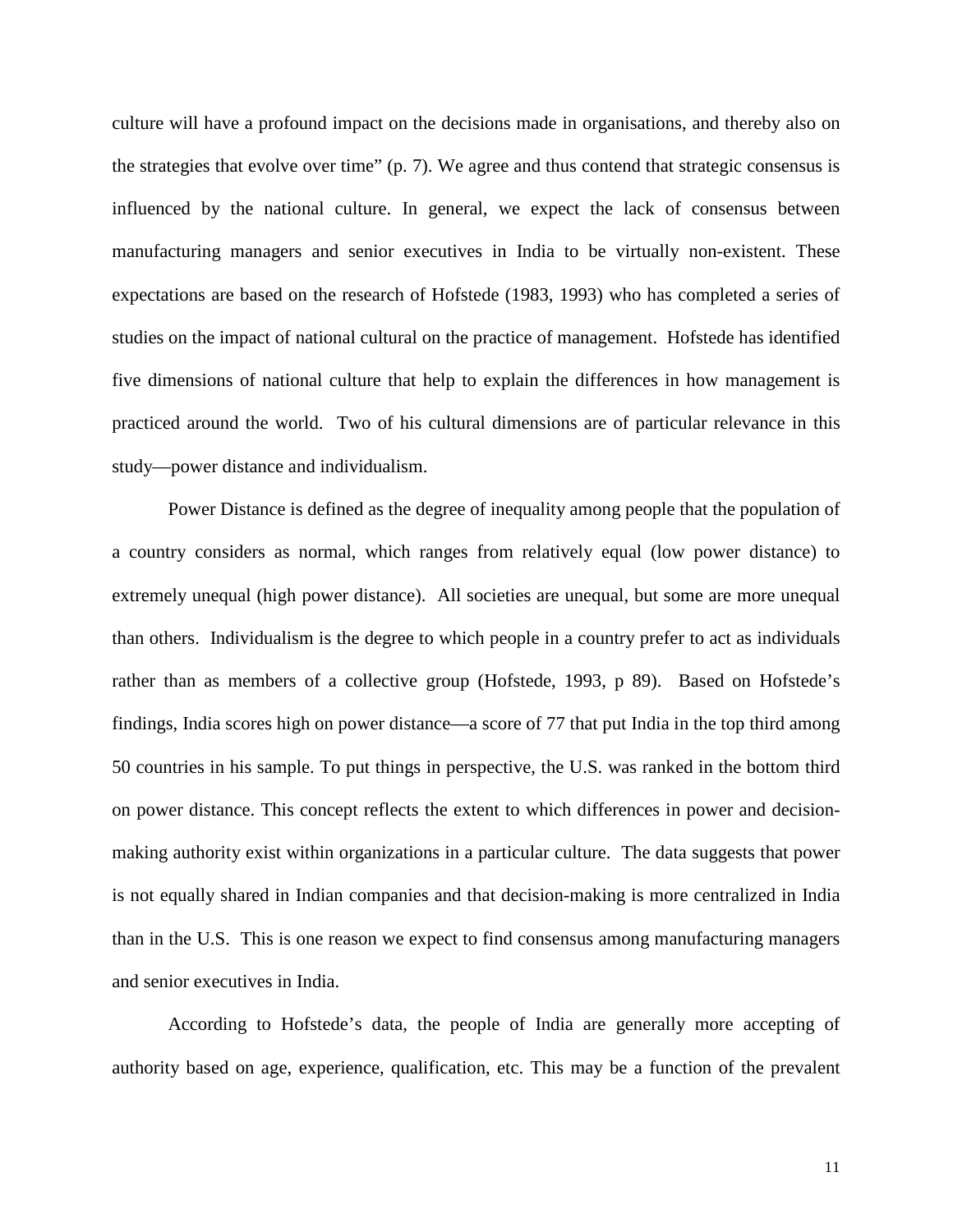value system in India that indirectly promotes respect for rank. The revered scriptures of India, such as the *Bhagavad-Gita*, also teach respect for rank and authority based on the four divisions of the social order—the intelligent class, administrative class, mercantile class, and laborer class (Prabhupada, 2008). Though India is a secular country, with representations from all major religions of the world, such values are ingrained in the Indian culture that manifest as high power distance.

A second key cultural difference between countries according to the work of Hofstede is with respect to individualism versus collectivism. The data suggests that Indians are much more likely to prefer to act as members of a group. India ranked in the middle third with a score of 48 on individualism. To put it in perspective, it may be noted that of the 50 countries studied by Hofstede none ranked higher than the U.S. on the dimension of individualism. This suggests that American managers are more likely to act on their own and more willing to act independently of the group, which might manifest in the form of lack of strategic consensus as has been observed in the U.S. (cf., Boyer and McDermott, 1999; Joshi et al., 2003). In contrast, we contend that Indians will feel a stronger pull to be loyal to the group. The corollary in a business context is that Indian managers will exhibit more alignment with the corporate structure. Thus, we expect to see a lack of misalignment of competitive priorities in India since research on cultural dimensions suggests that decision-making is more likely to be centralized among more senior managers in India. Competitive priorities in manufacturing will be determined at higher levels of the organization and communicated to manufacturing managers, who would prefer to align with their superiors.

*H2. The emphasis on competitive priorities by senior executives and manufacturing managers in India does not differ.*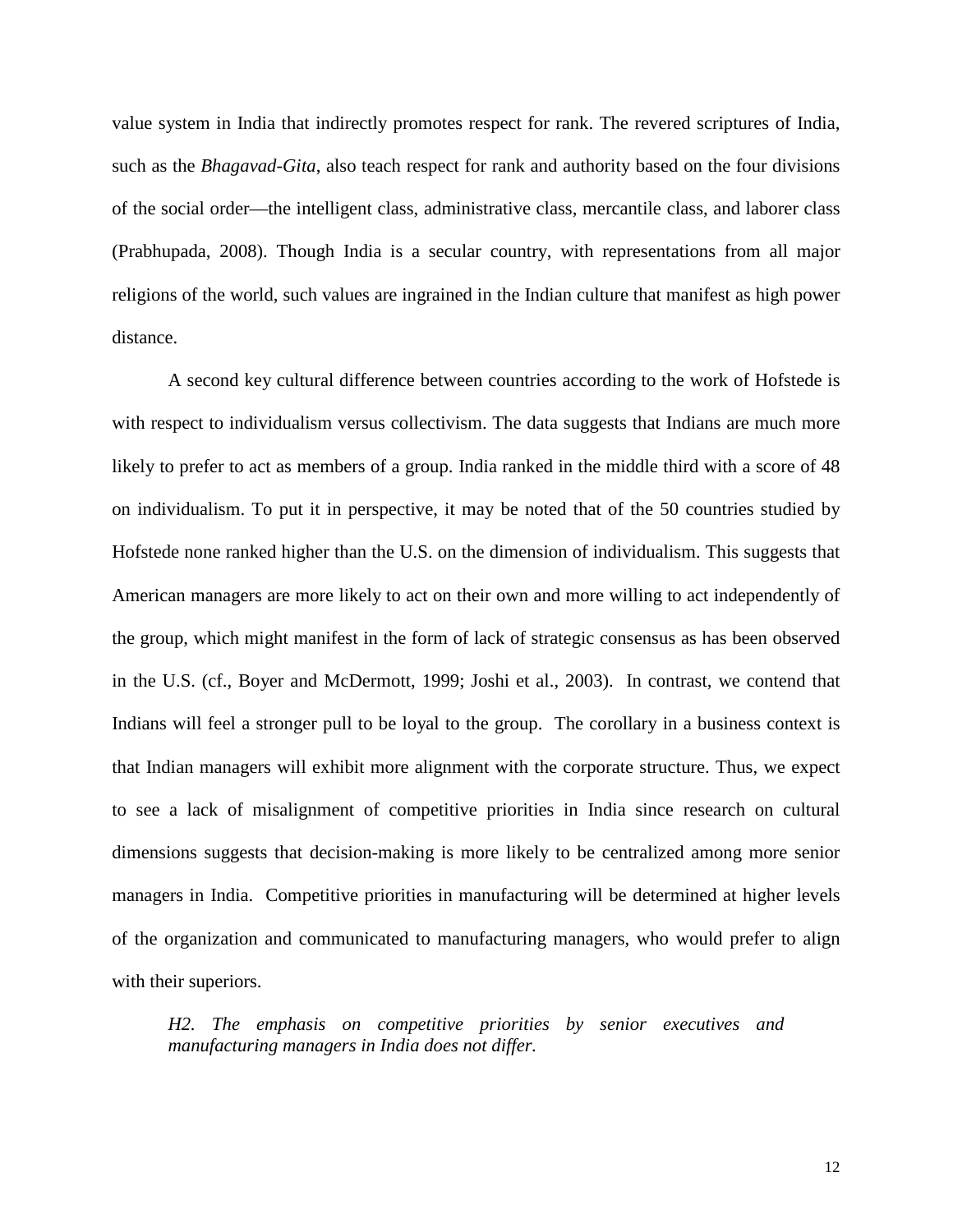#### **RESEARCH METHODOLOGY**

#### **Sample and Data Collection**

The unit of analysis for this study was a manufacturing unit. For each unit in the sample, data for the study were collected from two levels of managers in India. The Manufacturing Manager's survey, shown in the Appendix, was completed by the individual responsible for managing the manufacturing function of the organization. The titles of manufacturing managers who responded to the surveys included Operations Manager, Director of Operations, and Manufacturing Manager. The Senior Executive Survey, also shown in the Appendix, was completed by the supervisor of the manufacturing manager who responded to the manufacturing manager's survey.

Letters requesting participation of Indian managers were jointly signed by researchers in the U.S. as well as in India. Follow-up letters were also signed by researchers from the two countries, but respondents were asked to return the questionnaires to our associates' office in India. After two follow-ups, the response rate from India was about thirty percent, with 156 usable responses received from 78 manufacturing units. The sample from India is a national sample. The sampling frame in India comprised of the SIC codes 20-39. The frequency distribution of participating industries in the sample is presented in Table 1.

> =========================== Insert Table 1 about here ===========================

#### **Measures**

The term "competitive priorities" is used to describe manufacturers' choice of planned or intended strengths in terms of low cost, flexibility, quality, and delivery (Ward, et al., 1998; Kathuria, 2000; Boyer and Lewis, 2002; Rosenzweig and Roth, 2004; Swink et al., 2005). Given the multi-dimensional nature of these priorities, multiple items were used to capture a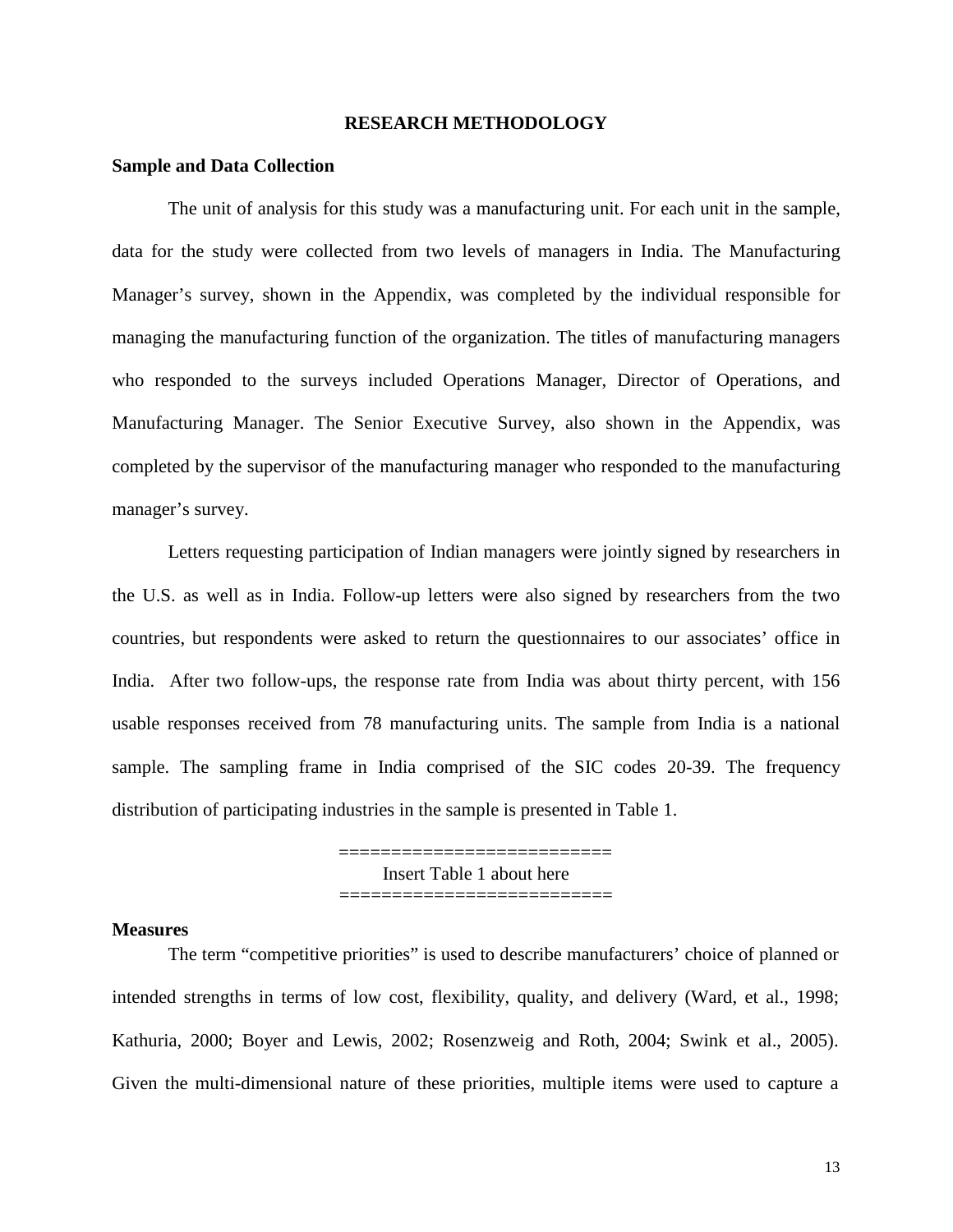manufacturer's emphasis on each competitive priority. The managers rated all items on a fivepoint Likert type scale with values ranging from 1 to 5, with 5 being extremely important. The items in the questionnaire, furnished in the Appendix, were arranged in a random order to elicit accurate information from respondents.

#### **Reliability and Validity of Scales**

The potential problem of common methods variance (CMV) due to mono-respondent bias was countered by getting data on the competitive priorities from two high-ranking respondents from each participating unit. The manufacturing managers and senior executives of the participating units were asked to rate the importance of the competitive priorities on a fivepoint Likert type scale. Data from the two levels of managers was used to test Hypothesis H1 and the matched-pair response from each participating unit was used to test Hypothesis H2. High ranking respondents—manufacturing managers and senior executives—used in the study also helped to minimize the potential problem of CMV, since they are considered to be more reliable sources of information (Miller and Roth, 1994; Kathuria, 2000).

Another common criticism of such measures is the lack of variability since, according to Boyer and Pagell (2000), no company would want to say that they don't emphasize certain priorities. In this study, however, responses for several items ranged between 1 and 5 for the competitive priorities. Next, the potential problem of common methods variance due to the use of perceptual measures was tested using the Harman (1967) one-factor test. The same test has been used in similar studies in the Operations Management literature (e.g., Bozarth and Edwards, 1997; Kathuria, 2000). If the measures were to be affected by CMV, then they would tend to load on a single factor. The factor analysis resulted in several factors for both surveys, with the highest factor loadings spread across the factors. Hence, CMV does not appear to be a problem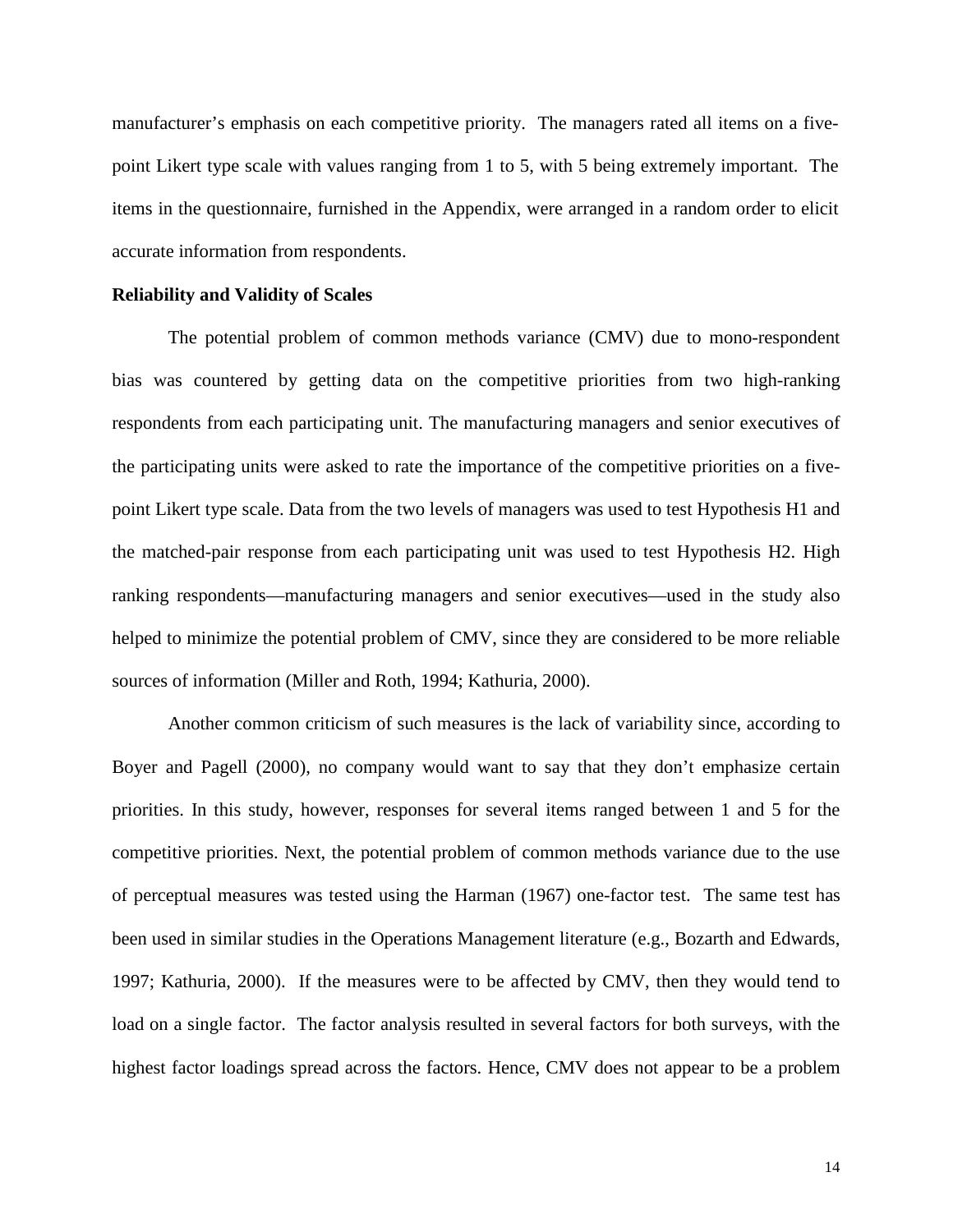in this study.

The competitive priority measures used in the study are grounded in operations strategy literature (Hayes and Wheelwright, 1984; Ward et al., 1998; Kathuria, 2000; Joshi et al., 2003), which attests to their content validity. We verified the internal reliability of these scales using Cronbach's alpha coefficients. The alpha coefficients for the flexibility, delivery and quality-ofconformance scales ranged from 0.64-0.77, but alpha for the cost scale for manufacturing managers was 0.55. The quality-of-design scale had a low alpha on both the surveys and hence dropped from further analysis. Since one of the two quality scales were retained, quality-ofconformance will be, hereafter, called quality. This definition of quality is consistent with the one used by Ferdows and De Meyer (1990) and bears considerable similarity with the one used by Boyer and Lewis (2002). The cost scale on the senior executive survey was comprised of only two items, hence the reliability coefficient for that scale was not computed as is customary in the literature (e.g., Boyer and Lewis, 2002; Joshi et al., 2003). Finally, the scores for each scale were determined by adding up the individual scores for the corresponding measures and then dividing by the number of measures.

Similar to the arguments used by Gro¨ssler and Gru¨bner (2006) and Amoako-Gyampah and Meredith (2007), since companies can emphasize multiple competitive priorities, we expected to see significant correlations between the different competitive priority constructs. The constructs should, however, be sufficiently dissimilar for discriminant validity to be present. All significant but moderate (less than 0.7) correlations between the constructs provided further support for discriminant validity; that is, the scales seem to be measuring distinct constructs.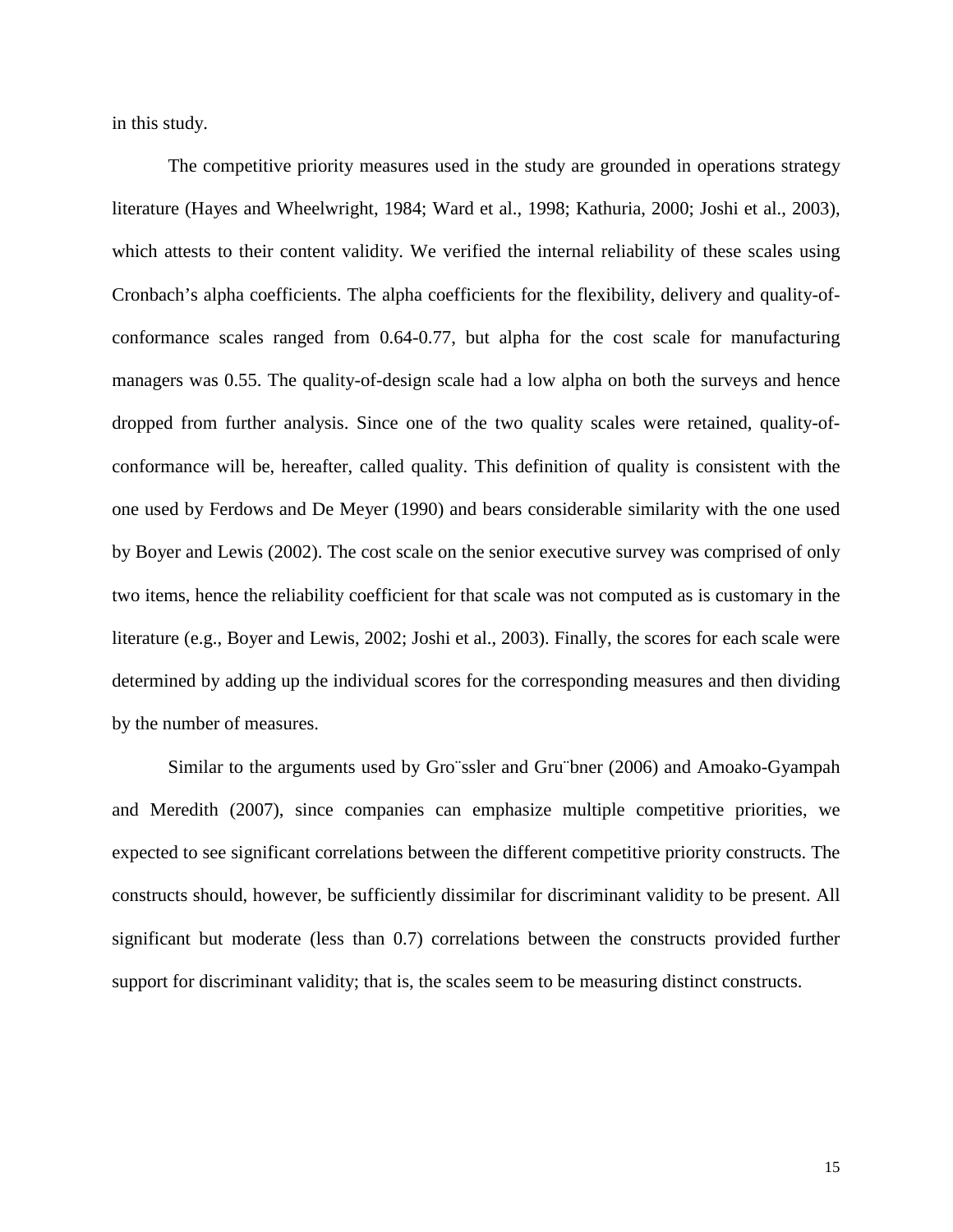#### **RESULTS**

The study hypotheses were tested using the *paired samples t-tests* and Multivariate Analysis of Variance (MANOVA). The multivariate approach (MANOVA) was preferred over separate univariate analyses of variance (ANOVA) for the following reasons: a) to control the overall Type I error, b) to evaluate the mean differences on all four competitive priorities simultaneously, while controlling for the intercorrelations among them, c) to provide for a more powerful test—increased probability of rejecting a false null hypothesis—by examining all four competitive priorities simultaneously, d) enhanced interpretation of results by considering criterion variables simultaneously (Bray and Maxwell, 1985). After performing overall MANOVA, subsequent comparisons on individual competitive priorities were performed using Bonferroni adjustment of the alpha level (Type I error, i.e., probability of rejecting a true null hypothesis).

The use of MANOVA requires that the following key assumptions are met: 1) normality of dependent variables, 2) homogeneity of variances and covariances, and 3) independence of observations (Hair, Anderson, Tatham, and Black, 1998). Using the Kolmogorov-Smirnov test, we found that all four dependent variables meet the assumption of normality at  $p < 0.0001$  for the two levels of managers, which was also confirmed by the Normal Q-Q plots. Homogeneity of error variances was tested using the Levene's test for the null hypothesis that the error variance of the dependent variables is equal across groups. Two variables, quality and delivery, show equality of variances across groups ( $p = 0.24$  and 0.42) whereas the other two, cost and flexibility, do not ( $p \le 0.05$ ). Box's M test did not support the equality of covariance matrices of the dependent variables. MANOVA is, however, considered robust to the violation of equality of variances and covariances when the groups are of equal or near-equal size, and such violations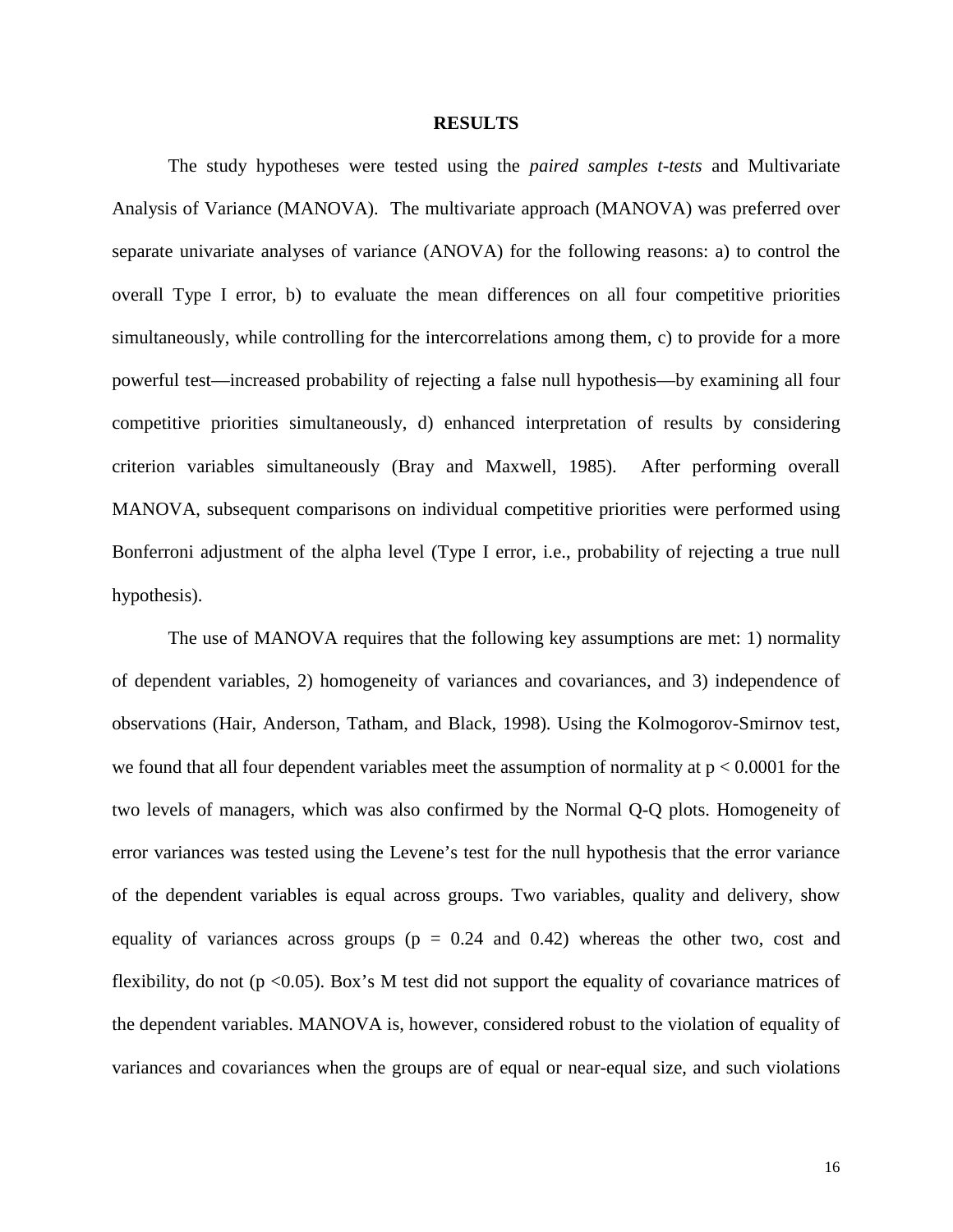are not uncommon (cf., Liu, Shah, and Schroeder, 2006). In our case, the number of manufacturing managers equals the number of senior executives. The last assumption of independence of observations is supported as the plants in the sample are independent of one another. Independence is further assured as the data are collected from two executives at different hierarchical levels in each participating unit. MANOVA also requires the number of observations in each group to be more than 20 or at least greater than the number of dependent variables included in the model (Hair et al., 1998). Our sample exceeds the thresholds for group sizes, which are large enough for conducting MANOVA.

#### **Competitive Priorities in India**

The overall hypothesis that Indian executives place an equally high degree of emphasis on all four competitive priorities was not supported. Contrary to our expectations, the average emphasis by senior executives on the four competitive priorities ranged from 3.162 for cost to 4.584 for quality. As shown in Table 2, top panel, all paired comparisons are significantly different at *p<0.0001* except for the cost-flexibility pair, which also has the lowest emphasis of all. Such a low emphasis on cost is surprising.

> ========================== Insert Table 2 about here ===========================

The results based on the manufacturing managers' data are similar in that five of the six paired comparisons are significant at *p<0.0001* (Table 2, bottom panel). Manufacturing managers, however, seem to place the same degree of emphasis on cost and delivery, with flexibility still at the bottom of the pile as in the case of senior executives. The rankings of priorities for the two levels of managers based on the significance of paired differences, or lack thereof, are also presented in Table 2. It is apparent that managers at both levels give utmost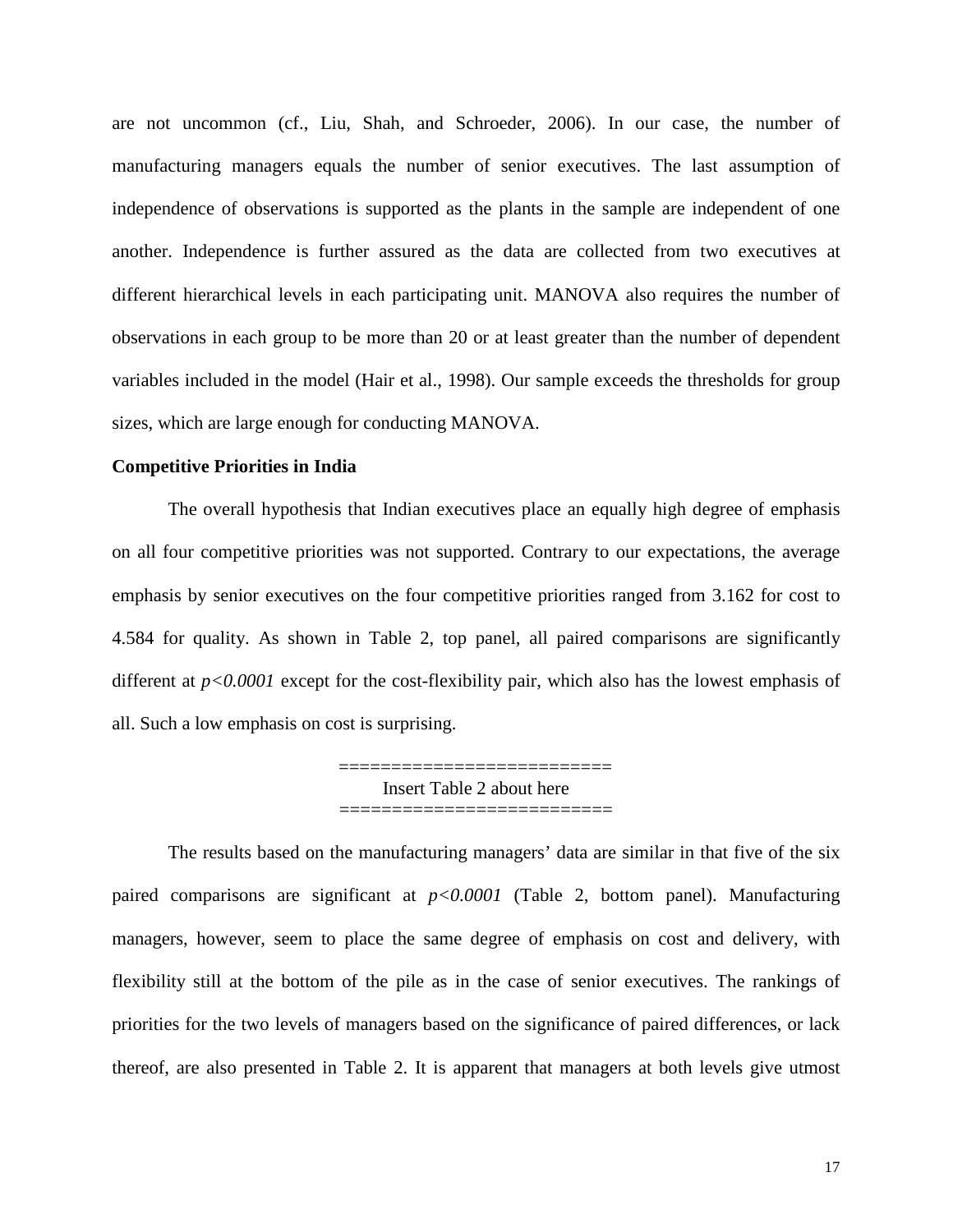priority to quality and least to flexibility. This finding is consistent with that of Dangayach and Deshmukh (2005). Further, delivery ranks the second for both groups. Manufacturing managers however, place high emphasis on cost (=4.038).

#### **Strategic Consensus in India**

Hypotheses H2 regarding equal emphases of the two levels of managers in India on the four competitive priorities was also not supported using MANOVA. Based on the results in Panel A of Table 3 (Wilks' Lambda =  $0.549$ , F = 30.865, p < 0.000), we reject the overall hypothesis of no differences in perceived importance of competitive priorities based on respondents' position, which explains 45 percent of the variance in differences (Partial Eta squared  $= 0.451$ ). Subsequent analyses by competitive priority in Panel B reveal that manufacturing managers disagree with senior executives on the degree of emphasis placed on all four priorities. The follow-up pairwise comparisons with Bonferroni adjustment conducted to understand the direction of difference indicate that senior executives in India place greater emphasis, than the manufacturing managers, on quality and delivery. Further, manufacturing managers tend to emphasize the other two priorities—cost and flexibility—more than the senior executives. This finding is discussed further in the next section.

> =========================== Insert Table 3 about here ==========================

#### **DISCUSSION**

A relatively high emphasis by both levels of managers on quality, compared to the other three competitive priorities, is noteworthy and consistent with the global trends. The emphasis on delivery is a close second, which is also a good sign. This high emphasis may be a function of the relative importance of quality and delivery in the changing global environment. Quality, as mentioned before, is becoming an order qualifier. The International Standards Organization and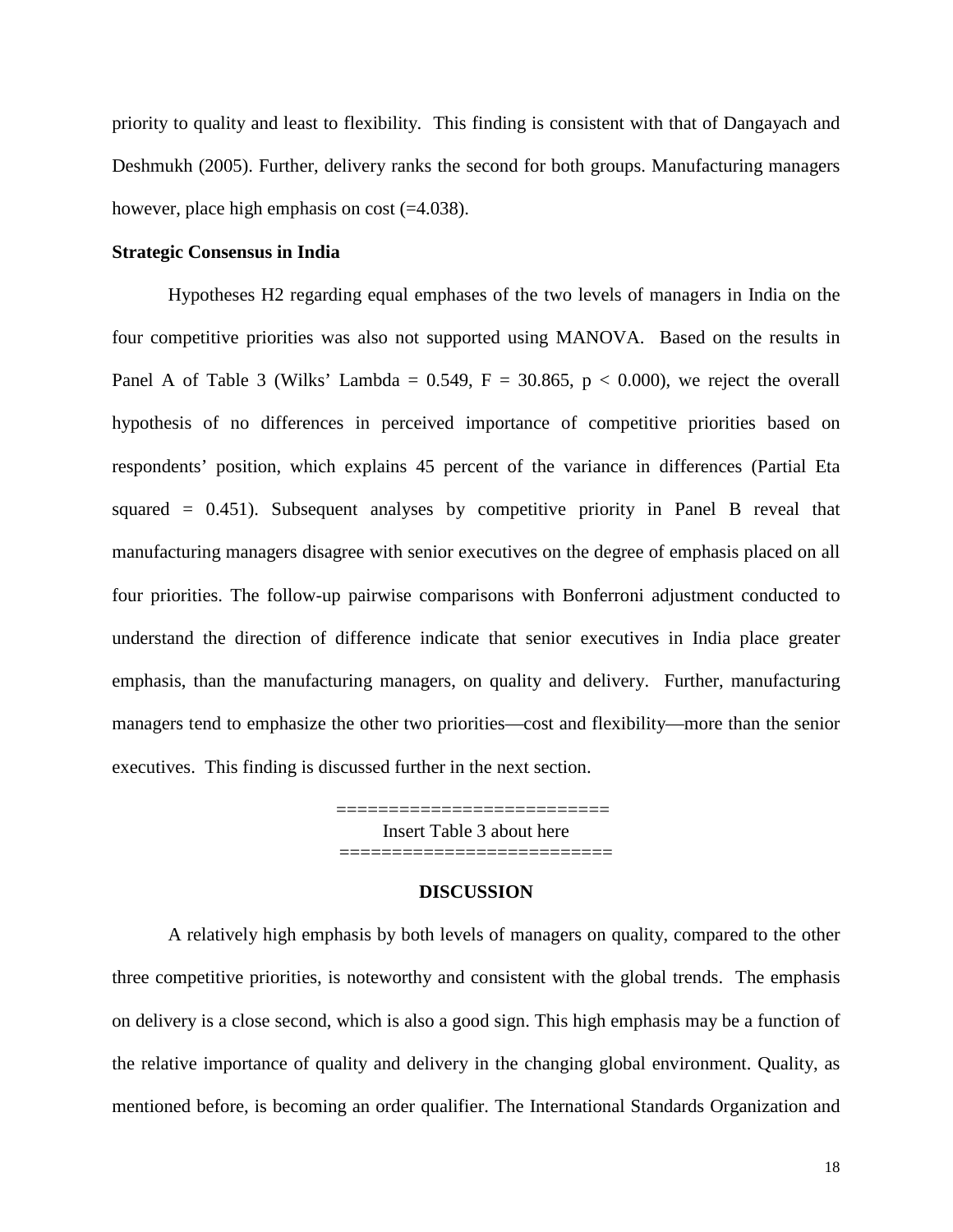the institution of quality awards in various countries, for example the Malcom Baldridge Award, seemed to have helped raise quality awareness around the globe.

Further, given the globalization trend, more and more countries/firms buy materials or components from around the globe. A Wall Street Journal article reports that automobile manufacturers such as Ford, Honda, Suzuki, and Hyundai have all increased manufacturing and investment in India to not only serve growing demand in the Indian market but as an export base to serve markets in Eastern Europe, Latin America and Africa (Solomon, 2003). In addition, auto parts manufacturers in India are now suppliers to almost all the major U.S. and Japanese auto makers, including Ford, General Motors, and Toyota. And Indian officials predict that exports from India of auto parts could reach \$10 billion by 2010, making India one of the world's major suppliers (Solomon, 2003). This globalization trend in India seems to have raised the awareness and need for delivery speed and reliability in India.

Another significant finding from this study, though contrary to our expectations, is that differences in competitive priorities exist across managerial levels in India despite the high power distance and low individualism. Senior executives place a higher emphasis on quality and delivery while manufacturing managers emphasize flexibility and cost more so than their superiors. These differences between manufacturing managers and senior executives are consistent with those observed in the developed economies, such as USA. This similarity between India and USA might be because "India has well trained and westernized managers" (Vachani, 2008). The differences might be explained in part by the differing responsibilities and perspectives of the two levels of managers as also noted by Joshi et al., 2003. Senior executives tend to stress outward-looking competitive priorities while manufacturing managers are more internally-focused. That is, with respect to manufacturing strategy, senior executives are inclined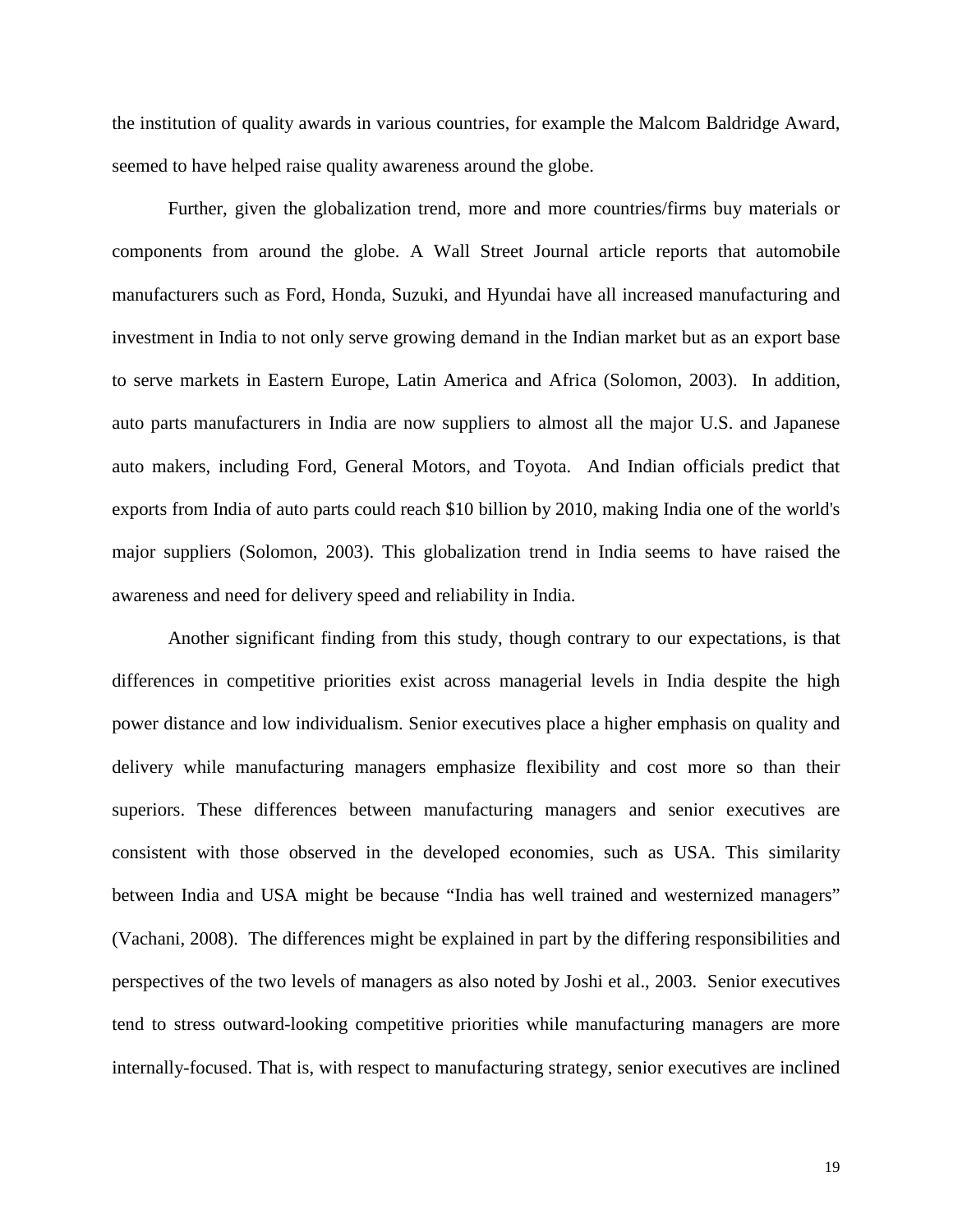to emphasize externally-focused priorities such as meeting customer demands and overcoming competitive challenges. Manufacturing managers see manufacturing priorities as more internally-focused, on cost control and manufacturing flexibility with regard to adjusting capacity rapidly, handling changes in product mix quickly, and introducing new products into production quickly, for example.

The differences in managerial priorities are, however, a source of great concern. It is plausible that the two levels of managers might be pulling their manufacturing firms in different directions, thus inhibiting their competitive potential and growth. These manufacturing firms in India might be faced with the risk that the plant level decisions made by the manufacturing managers are not consistent with, or supportive of, the strategic business level decisions made by the general managers. Such a lack of synergy in competitive priorities at the two management levels could be detrimental to organizational success in the long run.

#### **CONCLUSIONS, LIMITATIONS, AND IMPLICATIONS**

This study adds to the research by examining manufacturing practices in a rapidly emerging economy of India. Specifically, it provides insights into the manufacturing priorities of senior executives and manufacturing managers in that country. One implication of this study for Indian managers is the reassurance of knowing that their emphasis on quality and delivery is in line with the expectations in a global economy. The emphasis on flexibility, however, is not as high as quality and delivery. From the competitive progression theory perspective (Rosenzweig and Roth, 2004), the relatively low emphasis on flexibility by both levels of managers in India might suggest that the companies, on average, are still in the early stages of competitive progression and far from the apex. For Indian managers these results appear to suggest a good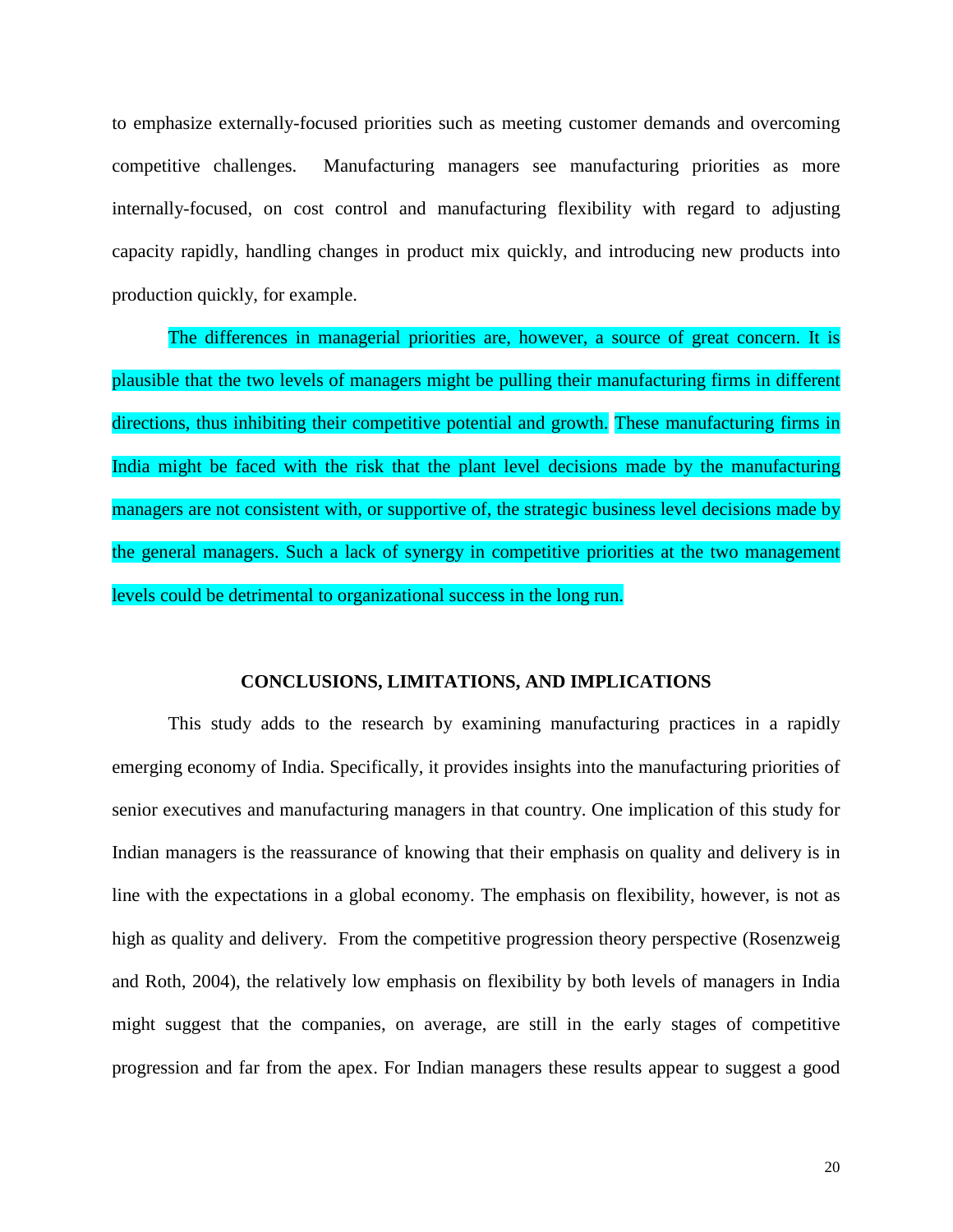start, but to compete globally the focus will need to shift to flexibility, after the initial hurdles of quality, and speed/reliability of delivery have been passed.

In the Indian context, this is the first study that deployed multiple respondents to understand the manufacturing competitive priorities, and also the first to examine strategic consensus in operations strategy. Contrary to our expectations, senior executives and manufacturing managers in India tend to disagree on the relative importance of priorities as has been noted in other parts of the world. The need for senior executives and manufacturing managers to work together to create alignment of manufacturing priorities is an important implication of this study. The observed lack of strategic consensus between the two levels of managers can impede the efforts of an organization to achieve its goals and hence compromise its ability to be competitive. The managers in India need to take note of prevailing differences in managerial priorities, which could impair their ability to successfully compete in a global market place. Special efforts need to be made to facilitate discussions between the levels of management so that priorities are aligned and manufacturing strategy may be unified and coordinated. The top and middle management in India should focus more attention on effective communication of goals throughout the organization.

This study contributes to the literature by examining manufacturing priorities in an important emerging economy, India. As FDI continues to flow into India, and the middle class of this vast country continues to grow (estimated now at 300 million people), India will play an increasingly prominent role in global business and economics. This study should help researchers and practitioners alike to better understand competitive priorities and strategic consensus in the Indian market. This study informs global managers and firms seeking to outsource to, or invest in, India that the Indian managers place significantly high emphasis on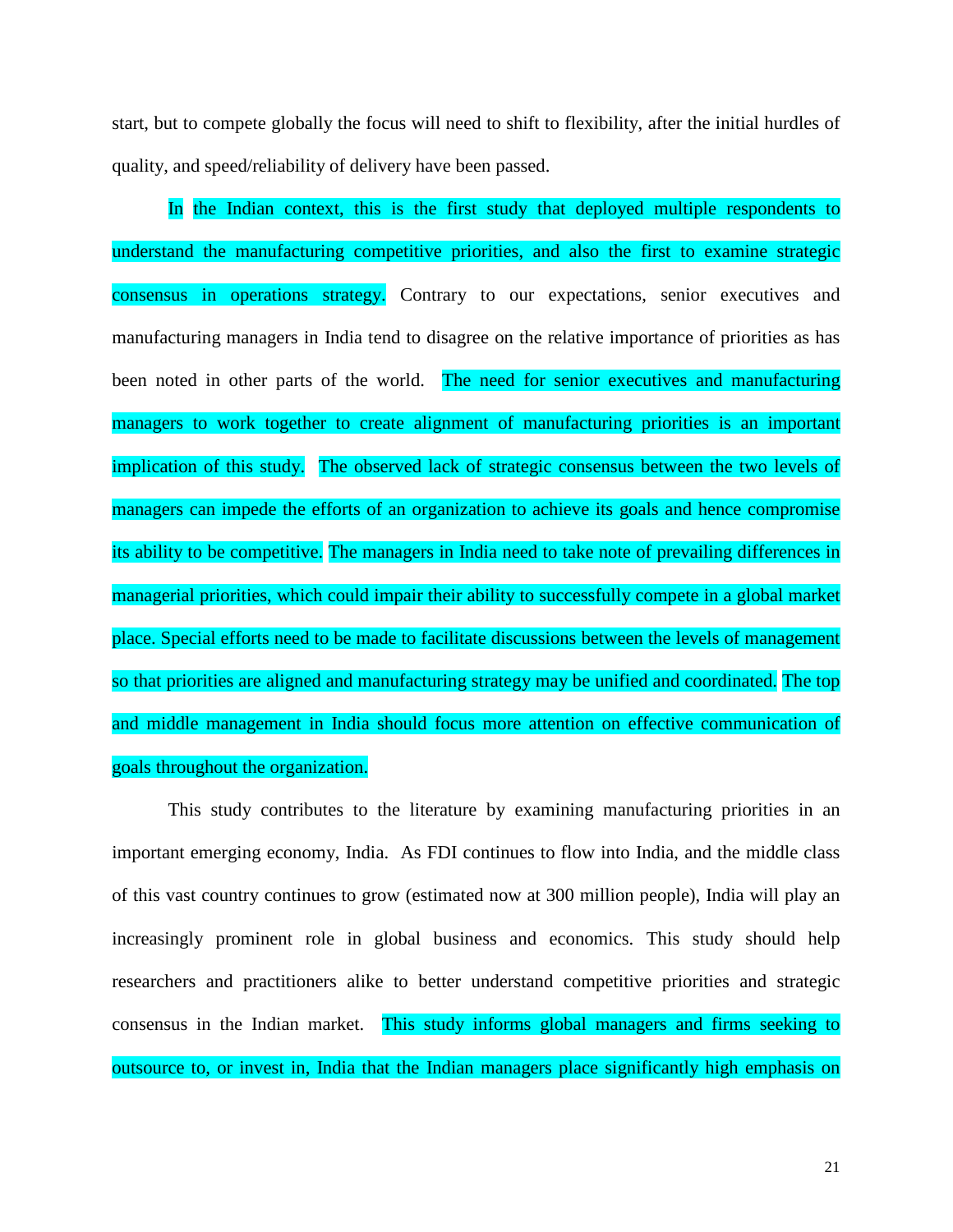quality and delivery. They should also take note that the managers in India are not placing a high degree of emphasis on product variety or ability to make frequent changes to product design and production volume. Such information should benefit those desiring to conduct business with the Indian firms. One should also note that to get an accurate assessment of an organization's priorities, one would not rely on the information provided by either the senior (general) manager or the manufacturing manager alone, but both. More studies of India will be needed in the future to refine and extend the findings of this study.

In light of the difficulty of obtaining data from Indian companies by researchers from outside of the country as noted by some multi-country study groups, this study seems to have broken the ground. There is, however, room for further refinement by informing future research designs as follows. First, it is plausible that the competitive priorities of Indian firms may be influenced by their ownership structures, such as wholly-owned domestic firms, foreign subsidiaries, or joint ventures, etc., and whether a firm is a supplier to a multinational company. In this study, we examined the effect of ownership as private or public company and found no significant differences, but we could not collect data on the ownership structure. Second, the competitive priorities may also be influenced by the process structure(s) of the participating firms, such as job, batch, line or continuous, as documented in some U.S. based studies (cf., Safizadeh et al., 2000). It may be noted that a majority of the manufacturing companies in this study came from three industries—Chemicals, Fabricated Metals, and Electronic & Electrical Equipment—and, hence, the findings of the study might have been unduly influenced by the prevalent practices in these industries.

We were unable to establish the existence of a complete lack of disagreement (i.e., strategic consensus) between the two levels of managers in India, but it is plausible that countries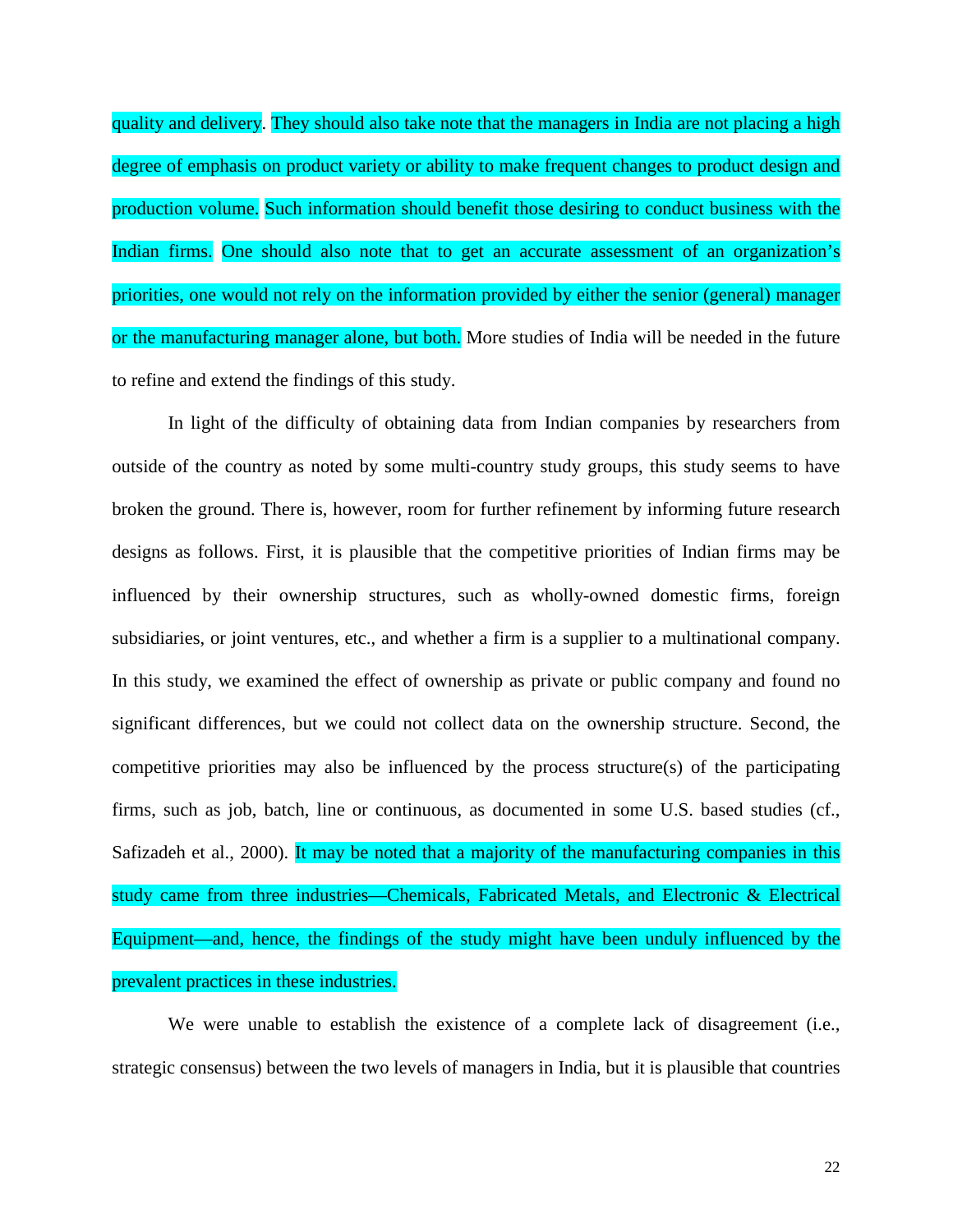with cultures that cultivate collectivism and show high tolerance for inequality among people are more likely to show a higher degree of consensus between managers at different levels in the organization. Future research may attempt to study this phenomenon in two or more dissimilar cultures. It is also conceivable that environmental factors specific to the country of study, other than the national culture, may also affect competitive priorities and the related notion of strategic consensus. Future research may attempt to incorporate factors such as labor availability, competitive hostility, and market dynamism as in Ward et al. (1995). This study also underscores the need for deploying multiple respondents to get an accurate assessment of a company's goals and priorities. The findings of extant studies that relied on a single respondent to assess a firm's competitive priorities are subject to potential biases due that respondent.

India is emerging as a major player in global manufacturing, and will be a part of a new competitive landscape. The results of this study shed light on the competitive priorities of Indian manufacturers and the level of (dis)agreement on those priorities between manufacturing managers and their superiors, and should facilitate future research to understand this and other emerging economies.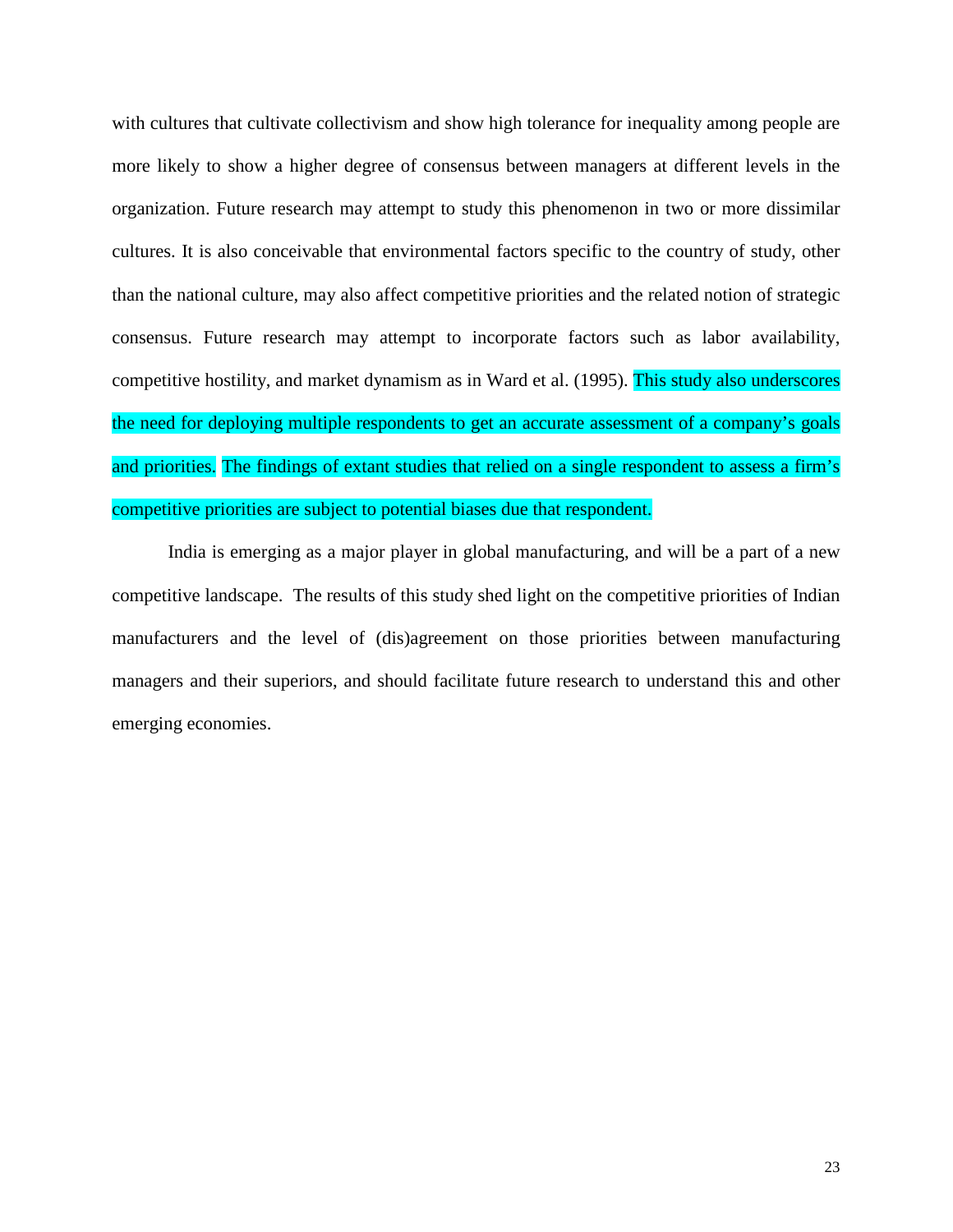#### **Appendix**

#### **I. Manufacturing Manager's Survey.**

Competitive Priorities**:** Measured by the importance given to each item in *a manufacturing unit*. (1 - Not at all Important --to-- 5 - Extremely Important)

#### **Item # Underlying construct/measures Cronbach's alpha**

Flexibility **0.66** M4. Introducing new designs or new products into production quickly M6. Adjusting capacity rapidly within a short period M7. Handling variations in customer delivery schedule M2. Handling changes in the product mix quickly M16. Customizing product to customer specifications  $\frac{\text{Cost}}{\text{Cost}}$ M1. Controlling production costs M3. Improving labor productivity M9. Running equipment at peak efficiency Quality-of-conformance **0.77** M8. Ensuring conformance of final product to design specifications M10. Ensuring accuracy in manufacturing M12. Ensuring consistency in manufacturing

#### Quality-of-design **0.39**

**Scale dropped due low alpha.**

- M5. Manufacturing durable and reliable products
- M13. Making design changes in the product as desired by customer
- M15. Meeting and exceeding customer needs and preferences

#### Delivery **0.64**

- M14. Reducing manufacturing lead time
- M11. Meeting delivery dates
- M17. Making fast deliveries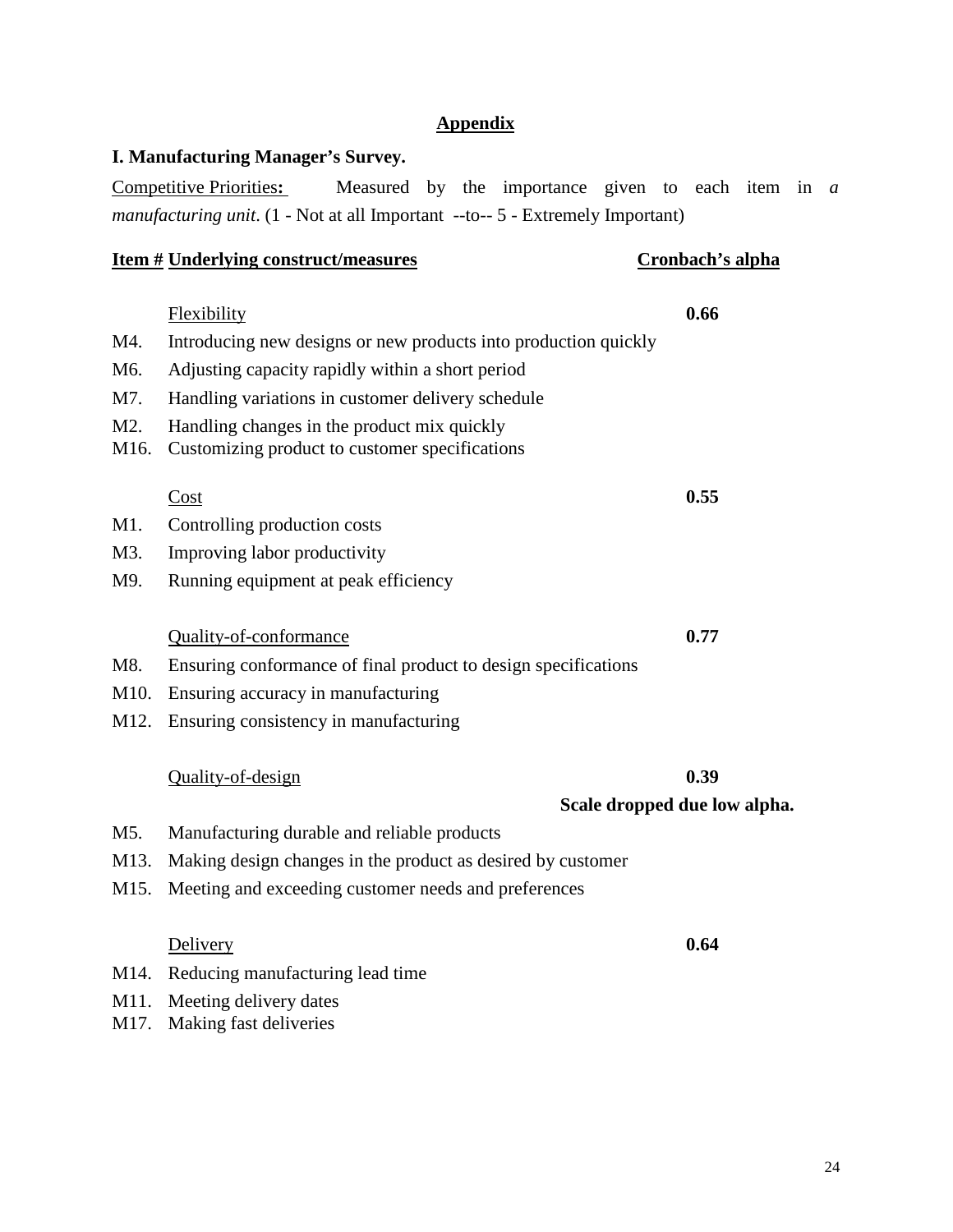# **II. Senior Executive Survey.**

Competitive Priorities: Measured by the importance given to each item for competing in an industry. (1 - Not at all Important --to-- 5 - Extremely Important)

|                                        | <u>Item # Underlying construct/measures</u>                                                                                                                                                                                                | Cronbach's alpha |
|----------------------------------------|--------------------------------------------------------------------------------------------------------------------------------------------------------------------------------------------------------------------------------------------|------------------|
|                                        | <b>Flexibility</b>                                                                                                                                                                                                                         | .73              |
| G12.<br>G14.<br>G15.<br>G17.           | Frequent design changes or new product introductions<br>Product variety<br>Rapid volume changes<br>Speed in product changeover                                                                                                             |                  |
|                                        | Cost                                                                                                                                                                                                                                       | n/a              |
| G1.<br>G5.                             | Low price<br>A standard, no-frills product                                                                                                                                                                                                 |                  |
|                                        | <b>Quality-of-Conformance</b>                                                                                                                                                                                                              | .68              |
| G7.<br>G9.<br>G16.                     | Consistent quality,<br>Conformance to product specifications<br>Accuracy in manufacturing                                                                                                                                                  |                  |
| G <sub>2</sub> .<br>G3.<br>G4.<br>G11. | Quality-of-Design<br>(Scale dropped due to low alpha on corresponding scale in the MM's survey)<br>High product performance<br>Customized product<br>Large number of product features or options<br>High durability (long life) of product | .59              |
|                                        | Delivery                                                                                                                                                                                                                                   | .77              |
| G6.<br>G8.<br>G10.                     | Short delivery time<br>Dependable delivery promises<br>Delivery on due date (ship on time)                                                                                                                                                 |                  |

G13. Fast delivery

n/a – Alphas for a two-item scale are not valid, hence not reported.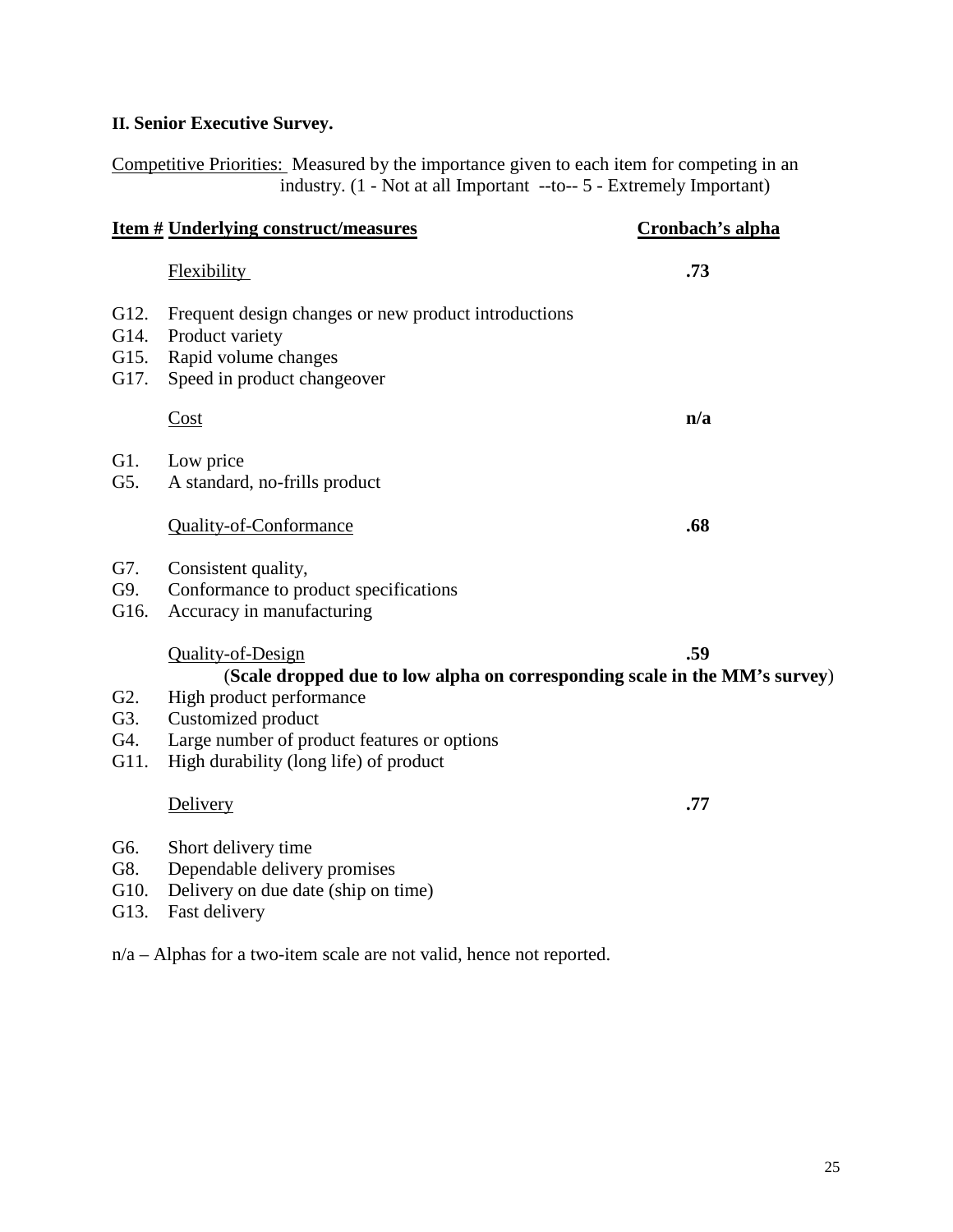#### **REFERENCES**

- Amoako-Gyampah, K. and Meredith, J.R., 2007. Examining cumulative capabilities in a developing economy, *International Journal of Operations & Production Management*, 27(9), 928-950.
- Boyer, K.K. and Lewis, M.W., 2002. Competitive priorities: Investigating the need for trade-offs in operations strategy, *Production and Operations Management*, 11(1), 9-20.
- Boyer, K.K. and McDermott, C., 1999. Strategic consensus in operations strategy, *Journal of Operations Management*, 17, 289-305.
- Boyer, K.K. and Pagell, M., 2000. Measurement Issues in Empirical Research: Improving Measures of Operations Strategy and Advanced Manufacturing Technology. *Journal of Operations Management,* 18(3), 361-375.
- Bozarth, C. and Edwards, S., 1997. The impact of market requirements focus and manufacturing characteristics focus on plant performance. *Journal of Operations Management*, 15(3), 161-180.
- Bray, J.H. and Maxwell, S.E., 1985. *Multivariate Analysis of Variance*. Sage University Paper Series on Quantitative Research Methods, 54, Newbury Park, CA: Sage.
- Chandra, P. and Sastry, T., 1998. Competitiveness of Indian manufacturing. *Vikalpa*, 23(3), 25- 36.
- Dangayach, G.S., Deshmukh, S.G., 2005. Advanced manufacturing technology implementation: Evidence from Indian small and medium enterprises. *Journal of Manufacturing Technology Management*, 16(5), 483-496.
- Dangayach, G.S., Deshmukh, S.G., 2001a. Practice of manufacturing strategy: Evidence from select Indian automobile companies. *International Journal of Production research*, 39(11), 2353-2393.
- Dangayach, G.S., Deshmukh, S.G., 2001b. Implementation of manufacturing strategy: A select study of Indian process companies. *Production Planning and Control*, 12(1), 89-105.
- Dangayach, G.S., Deshmukh, S.G., 2000. Manufacturing strategy: Experiences from select Indian organizations. *Journal of Manufacturing Systems*, 19(2), 134-148.
- Economist.com, *Country Profile*, India, http://economist.com/countries/india Accessed March 28 2007.
- Ferdows, K., and De Meyer, A., 1990. Lasting improvements in manufacturing performance: In search of a new theory.*Journal of Operations Management*, 9(2), 168-184.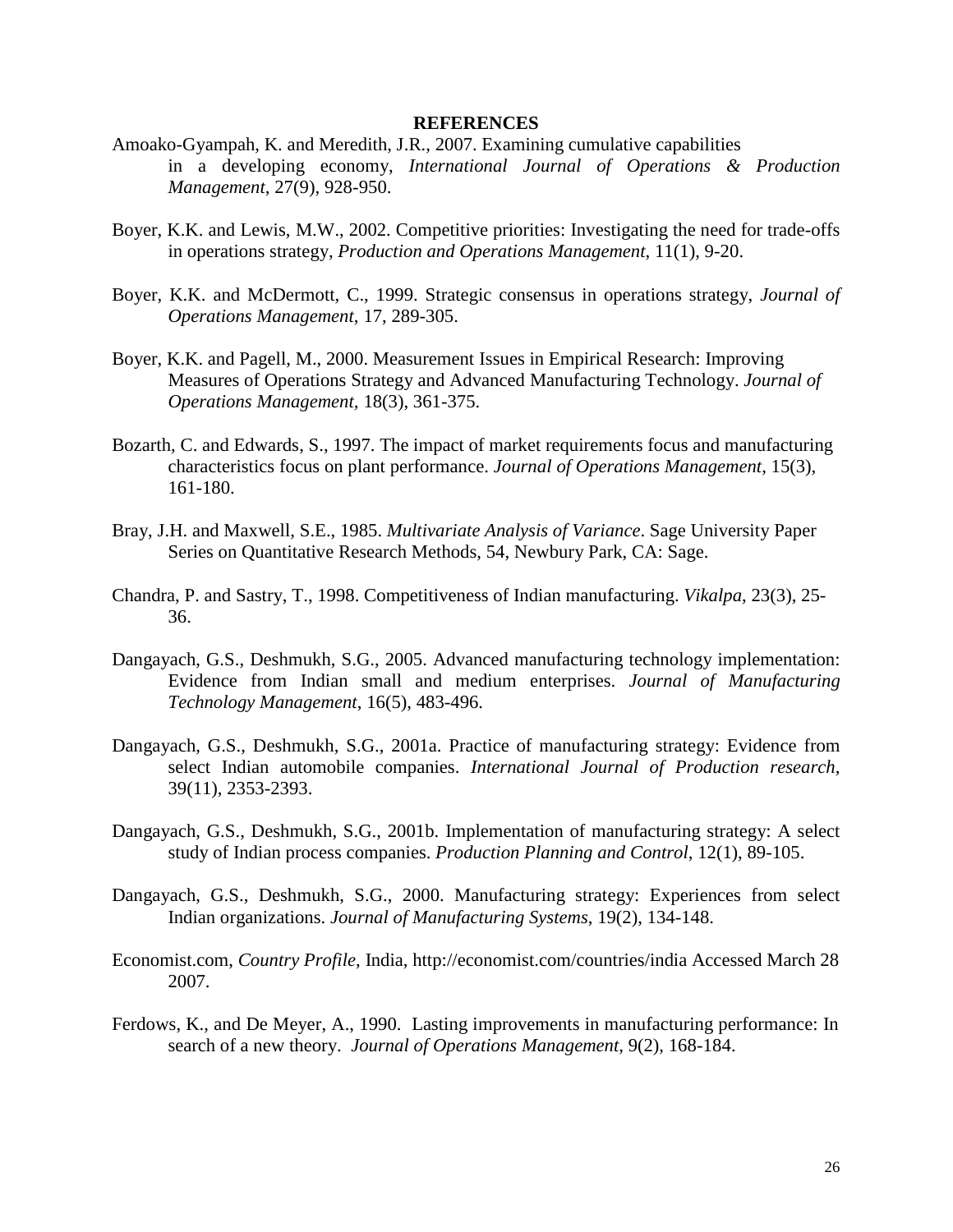- Ferdows, K., Miller, J.G., Nakane, J., and Vollman, T.E., 1986. Evolving manufacturing strategies in Europe, Japan and North America: Projections into the 1990s. *International Journal of Operations & Production Management*, 6(4), 7-16.
- Flynn, B.B. and Flynn, E.J., 2004. An exploratory study of the nature of cumulative capabilities. *Journal of Operations Management*, 22(5), 439-457.
- Galbraith, J. R. and D. A. Nathanson (1978*). Strategy implementation: The role of structure and process.* West, New York, NY.
- Gro¨ßler, A. and Gru¨bner, A., 2006. An empirical model of the relationships between manufacturing capabilities. *International Journal of Operations & Production Management*, 26(5), 458-485.
- Hair, J.F., Anderson, R.E., Tatham, R.L., and Black, W.C. (1998). Multivariate data analysis (5<sup>th</sup>) ed.). Englewood Cliffs, NJ: Prentice Hall.
- Harman, H.H., 1967. *Modern factor analysis*. University of Chicago Press, Chicago, IL.
- Hayes, R.H. and Wheelwright, S.C., 1984. *Restoring our competitive edge***.** New York: John Wiley and Sons.
- Hill, T., 1994. *Manufacturing Strategy: Text and Cases*. Richard D. Irwin, Homewood, IL.
- Hofstede, G., 1993. Cultural constraints in management theories. *Academy of Management Executive*, 7(1), 81-94.
- Hofstede, G., 1983. National cultures in four dimensions: A research-based theory of cultural differences among nations, *International Studies of Management and Organization*, 13(1- 2), 46-75.
- Joshi, M.P., Kathuria, R., and Porth, S., 2003. Alignment of strategic priorities and performance: An operations perspective. *Journal of Operations Management*, 21(3), 353-369.
- Kathuria, R., 2000. Competitive priorities and managerial performance: A taxonomy. *Journal of Operations Management*, Special Issue on Configurations in Operations Management: Taxonomies and Typologies, 18(6), 627-641.
- Kathuria, R., Porth, S.J. and Joshi, M.P. (1999), "Manufacturing priorities: Do general managers and manufacturing managers agree?", *International Journal of Production Research*, 37(9), 2077-2092.
- Kellermanns, F.W., Walter, J., Lechner, C., and Floyd, S.W., 2006. The lack of consensus about strategic consensus: Advancing theory and research. *Journal of Management*, 31(5), 719- 737.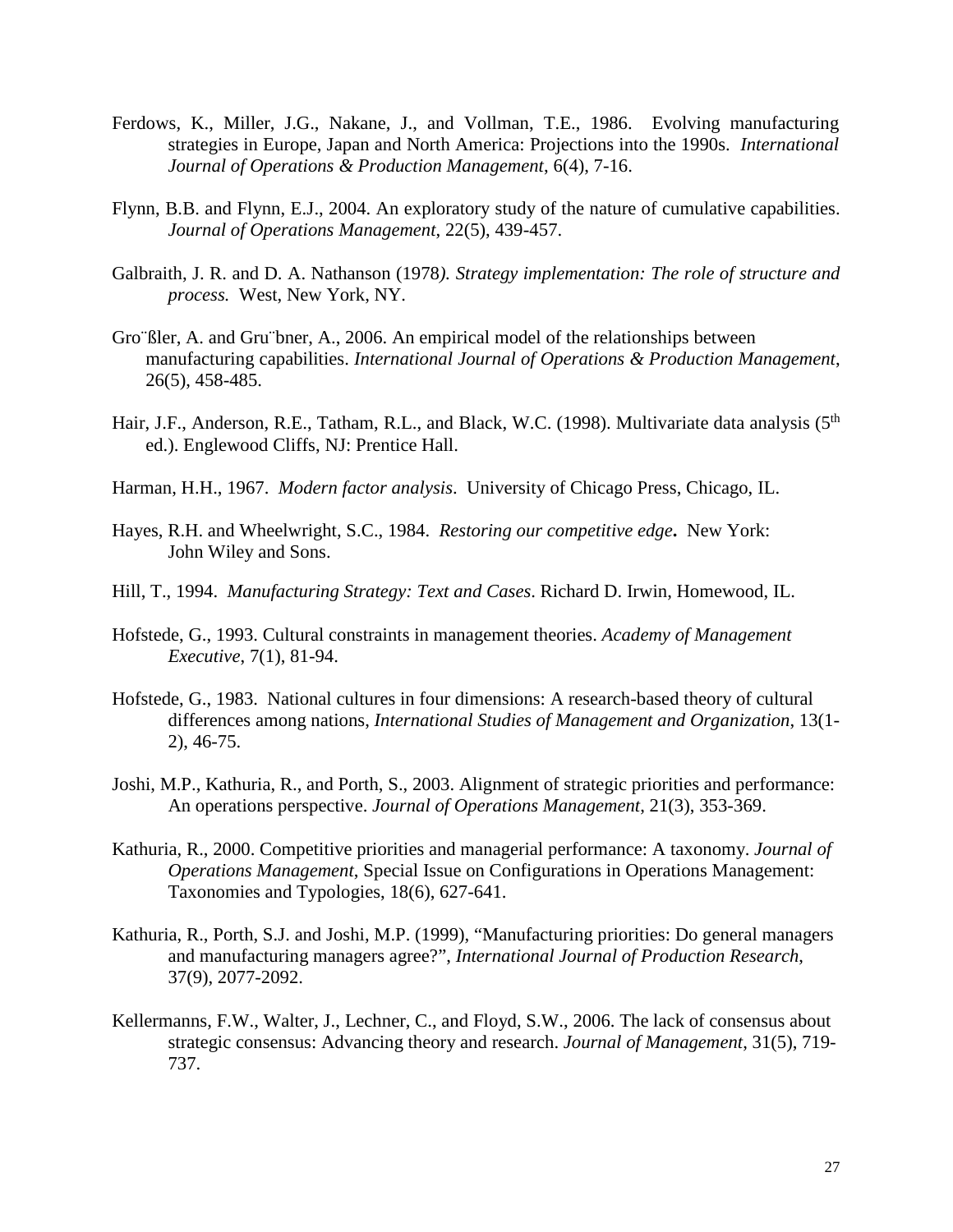- Kim, J.S., 1996. Search for a new manufacturing paradigm. In Executive Summary of the 1996 U.S. Manufacturing Futures Survey, Boston University Manufacturing Roundtable Research Report Series.
- Lindberg, P., Voss, C.A., and Blackmon, K.L., (1998). *International Manufacturing Strategies: Context, Content and Change.* Kluwer Academic Publishers. Norwell, MA: USA.
- Liu, G., Shah, R. and Schroeder, R.G., (2006). Linking work design to mass customization: a sociotechnical systems perspective. *Decision Sciences* 37(4), 519-541.
- Miller, J. G. and Roth, A.V., 1994. A taxonomy of manufacturing strategies. *Management Science*, 40(3), 285-304.
- Nagabhushana, T.S., Shah, J., 1999. Manufacturing priorities and action programmes in the changing environment. *International Journal of Operations & Production Management*, 19(3/4), 389-399.
- Nakane, J., 1986. Manufacturing futures survey in Japan: A comparative survey 1983-1986. System Science Institute. Waseda University: Tokyo.
- Narasimhan, R. and Jayaram, J., 1998. An empirical investigation of the antecedents and consequences of manufacturing goal achievement in North American, European, and Pan Pacific firms. *Journal of Operations Management*, 16(2&3), 159-176.
- Papke-Shields, K.E. and Malhotra, M.K., 2001. Assessing the impact of the manufacturing executive's role on business performance through strategic alignment. *Journal of Operations Management*, 19(1), 5-22.
- Porter, M. E., 1990. *The Competitive Advantage of Nations*. New York: Free Press.
- Prabhupada, A.C. Bhaktivedanta Swami, 2008. *Bhagavad-Gita As It Is*. Los Angeles: The Bhaktivedanta Book Trust.
- Robinson, A.G. and S. Stern. 1998. *Corporate creativity: How innovations and improvement actually happen*. Berrett-Koehler Publishers, Incorporated, San Francisco, CA.
- Rosenzweig, E.D. and Roth, A.V., 2004. Towards a theory of competitive progression: Evidence from high-tech manufacturing. *Production and Operations Management,*13(4), 354-368.
- Roth, A.V., Gray, A.E., Singhal, J. and Singhal, K., 1997. International technology and operations management: resource toolkit for research and teaching. *Production and Operations Management*, 6(2), 167-87.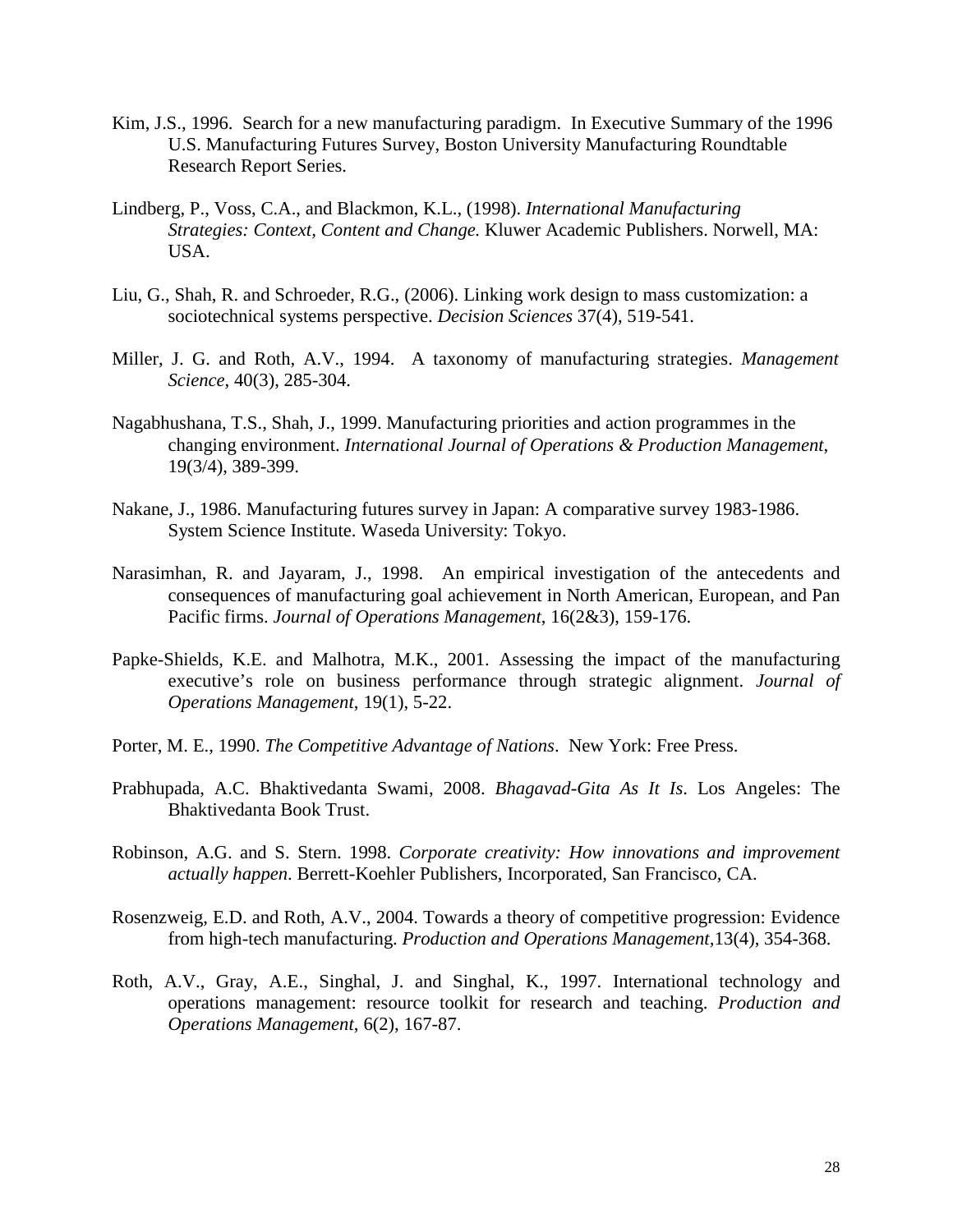- Safizadeh, M.H., Ritzman, L.P., and Mallick, D. 2000. Revisiting alternative theoretical paradigms in manufacturing strategy. *Production and Operations Management***,** 9(2),111- 127.
- Sarmiento, R., Knowles, G., and Byrne, M., 2008. Strategic consensus on manufacturing competitive priorities. *Journal of Manufacturing Technology Management*, 19(7), 830- 843.
- Skinner, W., 1974. The focused factory. *Harvard Business Review*, 3, 113-119.
- Solomon, J., 2003. India: The Export Launching Pad. *Wall Street Journal*, October 2.
- Swamidass, P.M., 1986. Manufacturing strategy: Its assessment and practice. *Journal of Operations Management*, 6(4), 471-484.
- Swink, M., Narasimhan, R., and Kim, S.W., 2005. Manufacturing practices and strategy integration: Effects on cost efficiency, flexibility, and market-based performance. *Decision Sciences*, 36(3), 427-457.
- Vachani, S. 2008. India: Opportunities and challenges for multinational enterprises. *International Journal of Business and Emerging Markets*, 1(1), 42-60.
- Vastag, G. and Whybark, D.C., 1993. Global relations between inventory, manufacturing lead time and delivery date promises. *International Journal of Production Economics*, 30-31, 563-569.
- Voss, C. and Blackmon, K., 1998. Differences in manufacturing strategy decisions between Japanese and Western manufacturing plants: The role of strategic time orientation. *Journal of Operations Management*, 16(2&3), 147-158.
- Ward, P., Duray, R., Leong, G.K. and Sum, C., 1995. Business environment, operations strategy, and performance: An empirical study of Singapore manufacturers. *Journal of Operations Management*, 13, 99-115.
- Ward, P.T., McCreery, J.K., Ritzman, L.P. and Sharma, D., 1998. Competitive priorities in Operations Management. *Decision Sciences*, 29(4), 1035-1047.
- Wood, C.H., Ritzman, L.P., and Sharma, D., 1990. Intended and achieved competitive priorities: measures, frequencies, and financial impact. In Ettlie, J. E., Burstein, M. C., and Fiegenbaum, A. (Eds.) *Manufacturing strategy*, Boston, MA: Kluwer Academic Publishers.
- Youndt, M.A., Snell, S.A., Dean, Jr., J.W. and Lepak, D.P., 1996. Human resource management, manufacturing strategy, and firm performance. *Academy of Management Journal*, 39(4), 836-866.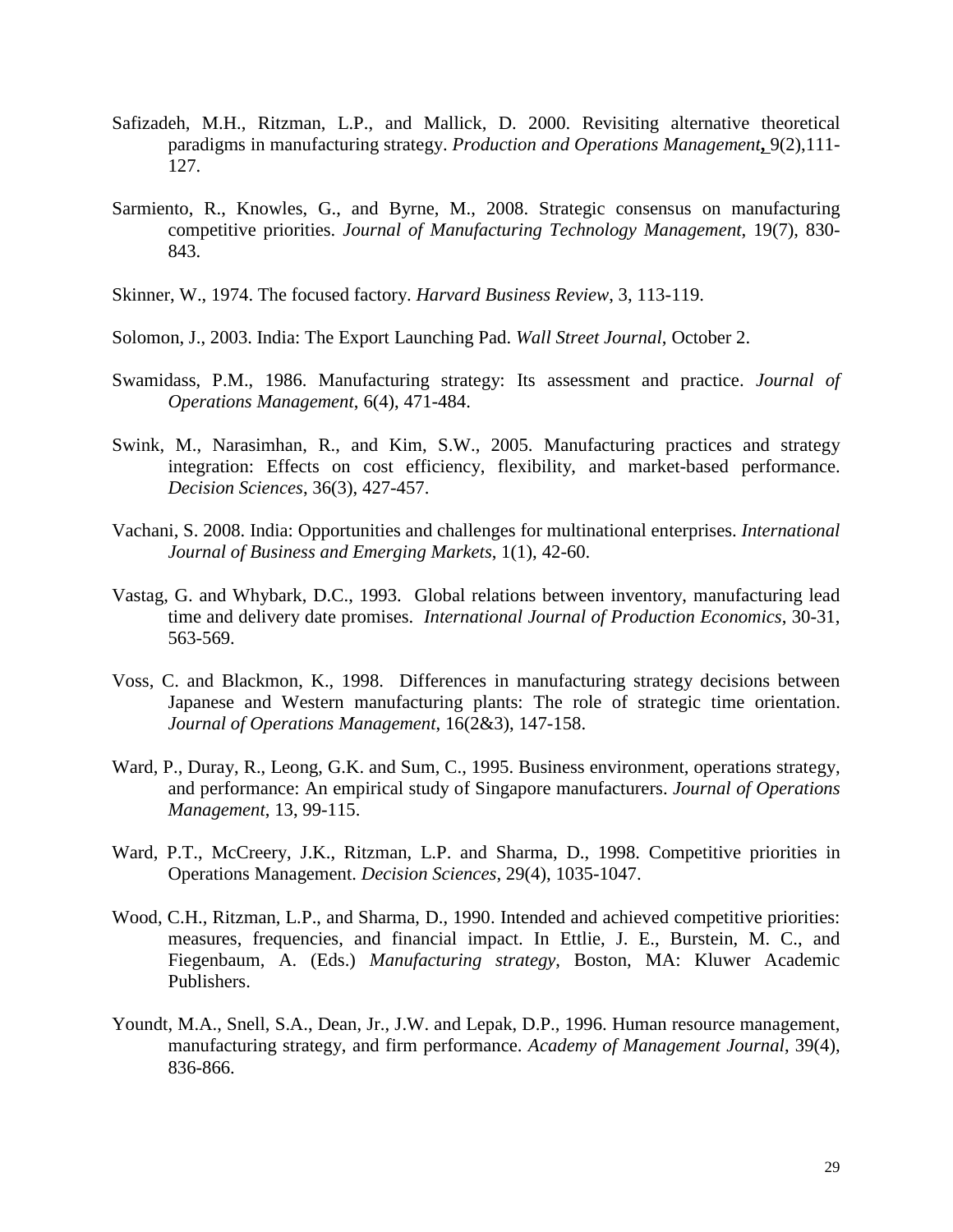| <b>Industry</b>                                                   | <b>SIC Code</b> | # Plants       | Percentage |  |  |
|-------------------------------------------------------------------|-----------------|----------------|------------|--|--|
| Food                                                              | 20              | 5              | 6.4        |  |  |
| Tobacco                                                           | 21              | 0              | 0.0        |  |  |
| Textile                                                           | 22              | 4              | 5.1        |  |  |
| Apparel                                                           | 23              | 1              | 1.3        |  |  |
| Lumber                                                            | 24              | 0              | 0.0        |  |  |
| Furniture                                                         | 25              | 0              | 0.0        |  |  |
| Paper                                                             | 26              |                | 1.3        |  |  |
| Printing and publishing                                           | 27              |                | 1.3        |  |  |
| Chemicals                                                         | 28              | 10             | 12.8       |  |  |
| Petroleum refining                                                | 29              | 0              | 0.0        |  |  |
| Rubber                                                            | 30              |                | 1.3        |  |  |
| Leather                                                           | 31              |                | 1.3        |  |  |
| Stone, Clay, Glass                                                | 32              | 3              | 3.8        |  |  |
| Primary metals                                                    | 33              | $\overline{2}$ | 2.6        |  |  |
| <b>Fabricated metals</b>                                          | 34              | 17             | 21.8       |  |  |
| Industrial and computer eqpt.                                     | 35              | 6              | 7.7        |  |  |
| Electronic and electrical eqpt.                                   | 36              | 13             | 16.7       |  |  |
| Transportation eqpt.                                              | 37              | 3              | 3.8        |  |  |
| <b>Instruments</b>                                                | 38              | 3              | 3.8        |  |  |
| Misc. mfg. industries                                             | 39              | 4              | 5.1        |  |  |
|                                                                   |                 |                |            |  |  |
| $75*$<br><b>Total</b><br>100.0                                    |                 |                |            |  |  |
| *SIC code information was missing for three plants in our sample. |                 |                |            |  |  |

# **Table 1. Frequency Distribution of Industries by SIC Code**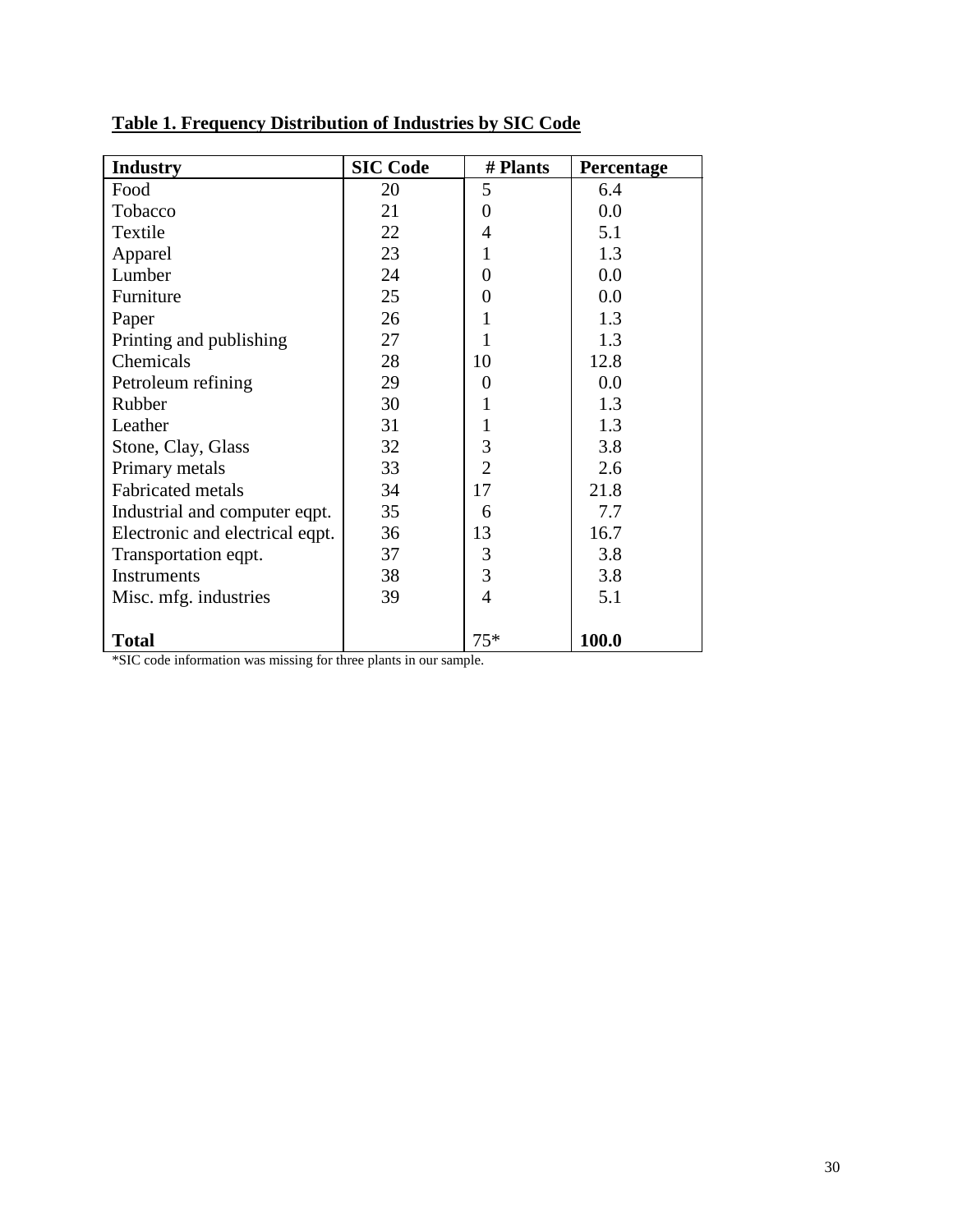# **Table 2. Emphasis on Competitive Priorities**

# **Senior Executives'**

| <b>Competitive Priority</b>  | <b>Mean</b><br><b>Emphasis</b> | Std.<br><b>Error</b> | <b>Significantly</b><br>Different from* | Rank |
|------------------------------|--------------------------------|----------------------|-----------------------------------------|------|
| Cost (C)                     | 3.162                          | 0.098                | Q, D                                    | Ш    |
| $F$ lexibility $(F)$         | 3.199                          | 0.086                | Q, D                                    | Ш    |
| Quality of Conformance $(Q)$ | 4.584                          | 0.056                | C, F, D                                 |      |
| Delivery (D)                 | 4.214                          | 0.069                | C, F, Q                                 | П    |

# **Manufacturing Managers'**

| <b>Competitive Priority</b>  | <b>Mean</b><br><b>Emphasis</b> | Std.<br><b>Error</b> | <b>Significantly</b><br>Different from* | <b>Rank</b> |
|------------------------------|--------------------------------|----------------------|-----------------------------------------|-------------|
| Cost (C)                     | 4.038                          | 0.073                | F, Q                                    | П           |
| $F$ lexibility $(F)$         | 3.670                          | 0.071                | C, D, Q                                 | Ш           |
| Quality of Conformance $(Q)$ | 4.421                          | 0.063                | C, D, F                                 |             |
| Delivery $(D)$               | 3.991                          | 0.080                | F, Q                                    | П           |

\* at p-value < 0.0001